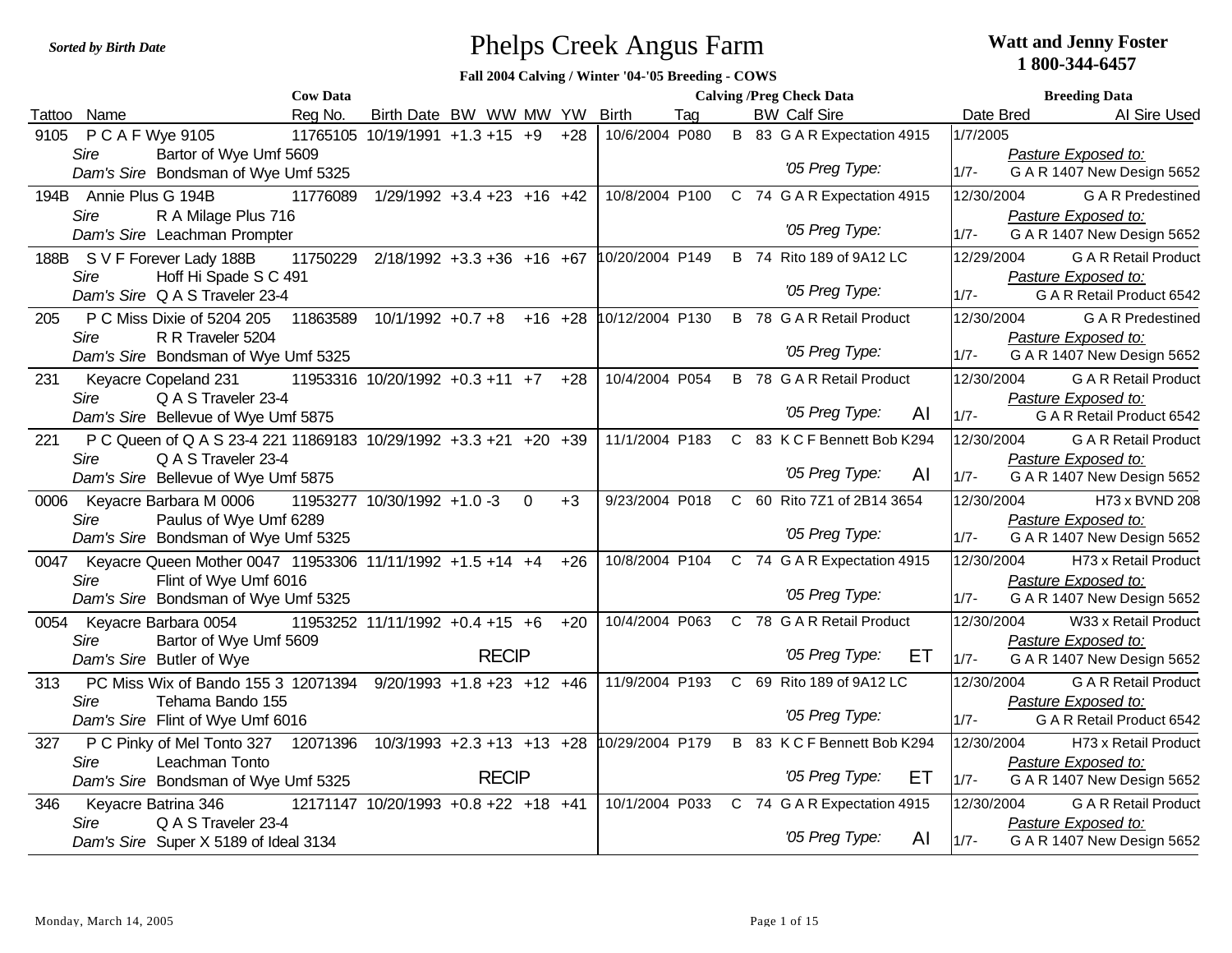|        |                                                                       | <b>Cow Data</b> |                                      |                                 |       |                 |     | <b>Calving /Preg Check Data</b> |    |            | <b>Breeding Data</b>                              |
|--------|-----------------------------------------------------------------------|-----------------|--------------------------------------|---------------------------------|-------|-----------------|-----|---------------------------------|----|------------|---------------------------------------------------|
| Tattoo | Name                                                                  | Reg No.         | Birth Date BW WW MW YW               |                                 |       | Birth           | Tag | <b>BW Calf Sire</b>             |    | Date Bred  | AI Sire Used                                      |
| 334    | P C Miss Wix of 1H21 334                                              |                 | 12071411 10/26/1993 +3.9 +19 +15 +39 |                                 |       | 10/12/2004 P132 |     | C 87 G A R Retail Product       |    | 12/30/2004 | <b>GAR</b> Predestined                            |
|        | Rito 1H21 of 2036 Rito 9J9<br>Sire                                    |                 |                                      |                                 |       |                 |     |                                 |    |            | Pasture Exposed to:                               |
|        | Dam's Sire Bondsman of Wye Umf 5325                                   |                 |                                      |                                 |       |                 |     | '05 Preg Type:                  | AI | $1/7 -$    | G A R 1407 New Design 5652                        |
| 4B5    | Rita 4B5 of 2R3 Bando                                                 | 12077839        |                                      | $1/5/1994 +2.7 +28 +21 +55$     |       | 10/4/2004 P052  |     | C 78 G A R Retail Product       |    | 12/30/2004 | <b>G A R Retail Product</b>                       |
|        | Tehama Bando 155<br>Sire                                              |                 |                                      |                                 |       |                 |     |                                 |    |            | Pasture Exposed to:                               |
|        | Dam's Sire Rito 9M9 of 2036 Scotch Ca                                 |                 |                                      |                                 |       |                 |     | '05 Preg Type:                  | AI | $1/7 -$    | G A R Retail Product 6542                         |
| 446    | Daltons Queen L 446                                                   | 12270348        |                                      | $3/1/1994 + 4.0 + 25 + 17 + 53$ |       | 10/8/2004 P099  |     | B 83 Rito 189 of 9A12 LC        |    | 12/30/2004 | <b>GAR</b> Predestined                            |
|        | G A R Precision 1680<br>Sire                                          |                 |                                      |                                 |       |                 |     |                                 |    |            | Pasture Exposed to:                               |
|        | Dam's Sire Leachman Tracker                                           |                 |                                      |                                 |       |                 |     | '05 Preg Type:                  | AI | $1/7 -$    | G A R Retail Product 6542                         |
| 416    | Fairhart Lady 1489 416                                                | 12290771        | $9/22/1994 + 1.9 + 25 + 18 + 47$     |                                 |       |                 |     |                                 |    | 1/7/2005   |                                                   |
|        | G A R Traveler 1489<br>Sire                                           |                 |                                      |                                 |       |                 |     | '05 Preg Type:                  |    |            | Pasture Exposed to:                               |
|        | Dam's Sire MT Yoe Scotch Cap 014                                      |                 |                                      |                                 |       |                 |     |                                 |    | $1/7 -$    | G A R 1407 New Design 5652                        |
| 466    | P C Mozelle of 217 466                                                |                 | 12288985 10/26/1994 +4.2 +21 +12 +45 |                                 |       | 10/28/2004 P171 |     | C 74 Rito 189 of 9A12 LC        |    | 12/30/2004 | <b>G A R Retail Product</b>                       |
|        | P C Rambo 217 of 465 T<br>Sire                                        |                 |                                      |                                 |       |                 |     | '05 Preg Type:                  |    |            | Pasture Exposed to:                               |
|        | Dam's Sire Rito 0E4 of 8A4 Traveler                                   |                 |                                      |                                 |       |                 |     |                                 |    | $1/7 -$    | G A R 1407 New Design 5652                        |
| 542    | P C 542 of 9101 Ambush                                                | 12524555        | $9/29/1995 -0.9 +23 +19 +40$         |                                 |       | 10/28/2004 P174 |     | B 87 G A R Expectation 4915     |    | 12/30/2004 | <b>GAR</b> Predestined                            |
|        | Sire<br>Paramont Ambush 2172                                          |                 |                                      |                                 |       |                 |     | '05 Preg Type:                  | AI | $1/7 -$    | Pasture Exposed to:                               |
|        | Dam's Sire Bartor of Wye Umf 5609                                     |                 |                                      |                                 |       |                 |     |                                 |    |            | G A R Retail Product 6542                         |
| 0206   | Keyacre Erica 0206                                                    |                 | 12620250 10/10/1995 +0.1 +13 +2      |                                 | $+18$ | 10/11/2004 P125 |     | B 78 G A R Expectation 4915     |    | 12/30/2004 | W33 x Retail Product                              |
|        | Sire<br><b>Butler of Wye</b><br>Dam's Sire Super X 5189 of Ideal 3134 |                 |                                      | <b>RECIP</b>                    |       |                 |     | '05 Preg Type:                  | EТ | $1/7 -$    | Pasture Exposed to:<br>G A R 1407 New Design 5652 |
| 0208   | Keyacre Barbara Rose 0208 12620285 10/16/1995 +1.1 +10 +10 +22        |                 |                                      |                                 |       | 10/11/2004 P126 |     | B 78 G A R Expectation 4915     |    | 12/30/2004 | <b>G A R Retail Product</b>                       |
|        | Sire<br>Keyacre Bear 4193                                             |                 |                                      |                                 |       |                 |     |                                 |    |            | Pasture Exposed to:                               |
|        | Dam's Sire Paulus of Wye Umf 6289                                     |                 |                                      |                                 |       |                 |     | '05 Preg Type:                  |    | $1/7 -$    | G A R 1407 New Design 5652                        |
| 0209   | Keyacre Pridesta 0209                                                 |                 | 12620251 10/17/1995 +2.2 +18 +12 +27 |                                 |       | 10/14/2004 P139 |     | C 74 G A R Retail Product       |    | 12/30/2004 | <b>G A R Retail Product</b>                       |
|        | Keyacre Bellevue 791<br>Sire                                          |                 |                                      |                                 |       |                 |     |                                 |    |            | Pasture Exposed to:                               |
|        | Dam's Sire Super X 5189 of Ideal 3134                                 |                 |                                      |                                 |       |                 |     | '05 Preg Type:                  |    | $1/7 -$    | G A R 1407 New Design 5652                        |
| 0190   | Keyacre Queen Mother 0190 12620280                                    |                 | $11/9/1995 + 1.1 + 13 + 5$           |                                 | $+20$ | 11/17/2004 P201 |     | C 83 Rito 7Z1 of 2B14 3654      |    | 12/30/2004 | C43 x Integrity                                   |
|        | Sire<br>Angwin of Wye Umf 7097                                        |                 |                                      |                                 |       |                 |     |                                 |    |            | Pasture Exposed to:                               |
|        | Dam's Sire Flint of Wye Umf 6016                                      |                 |                                      | <b>RECIP</b>                    |       |                 |     | '05 Preg Type:                  | ET | $1/7 -$    | G A R 1407 New Design 5652                        |
| 0278   | Keyacre Erica Eva 0278                                                |                 | 12620253 11/24/1995 +2.1 +18 +10 +27 |                                 |       | 10/6/2004 P086  |     | B 83 G A R Expectation 4915     |    | 12/30/2004 | <b>GAR</b> Predestined                            |
|        | Keyacre Bellevue 791<br>Sire                                          |                 |                                      |                                 |       |                 |     | '05 Preg Type:                  |    |            | Pasture Exposed to:                               |
|        | Dam's Sire Super X 5189 of Ideal 3134                                 |                 |                                      |                                 |       |                 |     |                                 |    | $1/7 -$    | G A R 1407 New Design 5652                        |
| 6161   | Daltons Blackcap Rita 6161  12701822  9/13/1996  +5.3  +33  +22  +61  |                 |                                      |                                 |       | 10/18/2004 P147 |     | 74 Rito 189 of 9A12 LC          |    | 12/30/2004 | <b>GAR</b> Predestined                            |
|        | Rito 9FB3 of 5H11 Fullback<br>Sire                                    |                 |                                      |                                 |       |                 |     | '05 Preg Type:                  |    |            | Pasture Exposed to:                               |
|        | Dam's Sire Scotch Cap                                                 |                 |                                      |                                 |       |                 |     |                                 |    | $1/7 -$    | G A R Retail Product 6542                         |
| 646    | P C 646 of 257 9FB3                                                   |                 | 12734913 10/10/1996 +1.3 +33 +25 +62 |                                 |       | 9/28/2004 P023  |     | C 69 G A R Expectation 4915     |    | 12/29/2004 | <b>GAR</b> Predestined                            |
|        | Rito 9FB3 of 5H11 Fullback<br>Sire<br>Dam's Sire G A R Traveler 1489  |                 |                                      |                                 |       |                 |     | '05 Preg Type:                  | AI | $1/7 -$    | Pasture Exposed to:<br>G A R Retail Product 6542  |
|        |                                                                       |                 |                                      |                                 |       |                 |     |                                 |    |            |                                                   |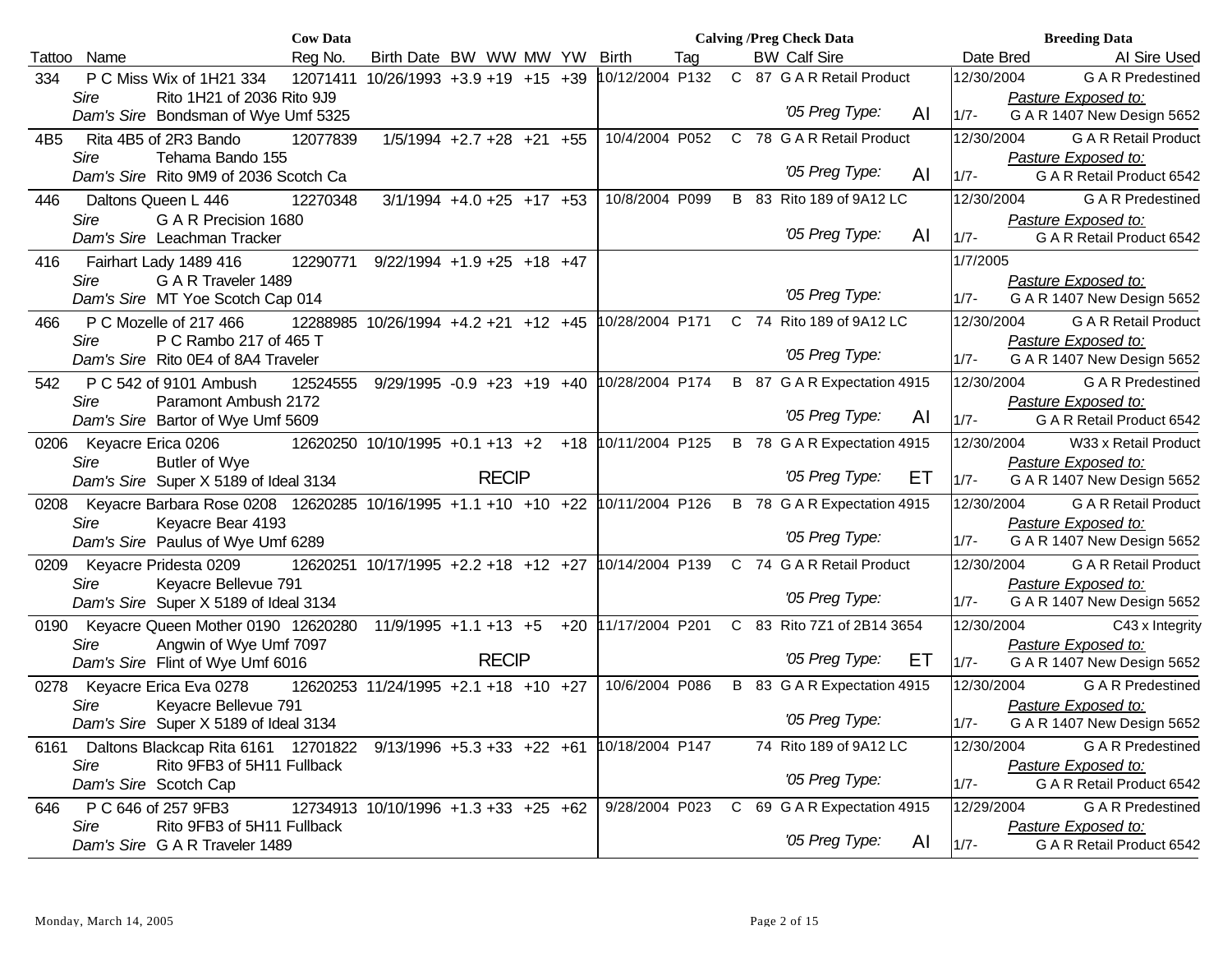|        |      |                                                     | <b>Cow Data</b> |                                      |              |       |                 |     |  | <b>Calving /Preg Check Data</b>  |     |            | <b>Breeding Data</b>                              |
|--------|------|-----------------------------------------------------|-----------------|--------------------------------------|--------------|-------|-----------------|-----|--|----------------------------------|-----|------------|---------------------------------------------------|
| Tattoo | Name |                                                     | Reg No.         | Birth Date BW WW MW YW               |              |       | <b>Birth</b>    | Tag |  | <b>BW Calf Sire</b>              |     | Date Bred  | AI Sire Used                                      |
| 0310   |      | Keyacre Blackbird 0310                              |                 | 12839772 10/28/1996 +0.7 +21 +13 +36 |              |       | 10/3/2004 P045  |     |  | B 87 G A R Expectation 4915      |     | 12/30/2004 | W33 x Retail Product                              |
|        | Sire | Lawton of Wye Umf 7118                              |                 |                                      |              |       |                 |     |  |                                  |     |            | Pasture Exposed to:                               |
|        |      | Dam's Sire Bartor of Wye Umf 5609                   |                 |                                      | <b>RECIP</b> |       |                 |     |  | '05 Preg Type:                   | ЕT  | $1/7 -$    | G A R 1407 New Design 5652                        |
|        |      | 0300 Keyacre Rito 1R18 0300                         |                 | 12839806 10/29/1996 +2.8 +26 +14 +47 |              |       | 10/3/2004 P046  |     |  | C 74 G A R Expectation 4915      |     | 12/30/2004 | C43 x Integrity                                   |
|        | Sire | Lawton of Wye Umf 7118                              |                 |                                      |              |       |                 |     |  |                                  |     |            | Pasture Exposed to:                               |
|        |      | Dam's Sire Rito 9M9 of 2036 Scotch Ca               |                 |                                      |              |       |                 |     |  | '05 Preg Type:                   |     | $1/7 -$    | G A R 1407 New Design 5652                        |
|        |      | 0315 Keyacre Everbloom 0315                         | 12839808        | $11/5/1996$ +1.7 +13 +5              |              | $+26$ | 9/30/2004 P028  |     |  | C 74 G A R Expectation 4915      |     | 12/30/2004 | C43 x Integrity                                   |
|        | Sire | Lawton of Wye Umf 7118                              |                 |                                      |              |       |                 |     |  |                                  |     |            | Pasture Exposed to:                               |
|        |      | Dam's Sire Bellevue of Wye Umf 5875                 |                 |                                      | <b>RECIP</b> |       |                 |     |  | '05 Preg Type:                   | EТ  | $1/7 -$    | G A R 1407 New Design 5652                        |
| 709    |      | P C 709 of 453 1483                                 | 12988435        | $9/22/1997 +2.2 +29 +14 +62$         |              |       | 10/1/2004 P029  |     |  | C 78 G A R Retail Product        |     | 12/30/2004 | <b>GAR</b> Predestined                            |
|        | Sire | R R 9440 Scotch Cap 1483                            |                 |                                      |              |       |                 |     |  |                                  |     |            | Pasture Exposed to:                               |
|        |      | Dam's Sire Leachman Tonto                           |                 |                                      |              |       |                 |     |  | '05 Preg Type:                   | AI  | $1/7 -$    | G A R Retail Product 6542                         |
| 760    |      | P C 760 of 542 2RT2                                 | 13628758        | $10/3/1997 - 1.2 + 25 + 13 + 51$     |              |       | 9/24/2004 P019  |     |  | B 69 G A R Retail Product        |     | 12/30/2004 | <b>G A R Retail Product</b>                       |
|        | Sire | Rito 2RT2 of 0B5 RR Traveler                        |                 |                                      |              |       |                 |     |  |                                  |     |            | Pasture Exposed to:                               |
|        |      | Dam's Sire Paramont Ambush 2172                     |                 |                                      |              |       |                 |     |  | '05 Preg Type:                   | AI  | $1/7 -$    | G A R Retail Product 6542                         |
| 715    |      | P C 715 of 9105 2RT2                                | 12988429        | $10/5/1997 + 1.5 + 21 + 9$           |              | $+45$ | 10/26/2004 P158 |     |  | B 83 K C F Bennett Bob K294      |     | 12/30/2004 | <b>G A R Predestined</b>                          |
|        | Sire | Rito 2RT2 of 0B5 RR Traveler                        |                 |                                      |              |       |                 |     |  |                                  |     |            | Pasture Exposed to:                               |
|        |      | Dam's Sire Bartor of Wye Umf 5609                   |                 |                                      |              |       |                 |     |  | '05 Preg Type:                   | AI  | $1/7 -$    | G A R Retail Product 6542                         |
| 0390   |      | Keyacre Barbara Rose 0390 13103578                  |                 | $10/9/1997 + 1.1 + 18 + 14 + 35$     |              |       | 10/8/2004 P105  |     |  | <b>B</b> 87 G A R Retail Product |     | 12/30/2004 | C43 x Integrity                                   |
|        | Sire | Paramont Ambush 2172                                |                 |                                      |              |       |                 |     |  |                                  |     |            | Pasture Exposed to:                               |
|        |      | Dam's Sire Keyacre Bear 4193                        |                 |                                      | <b>RECIP</b> |       |                 |     |  | '05 Preg Type:                   | ET  | $1/7 -$    | G A R 1407 New Design 5652                        |
|        |      | 0369 Keyacre Barbara 0369                           |                 | 13367455 10/11/1997 +1.7 +18 +14 +35 |              |       | 10/4/2004 P065  |     |  | <b>B</b> 78 G A R Retail Product |     | 12/30/2004 | <b>GAR</b> Predestined                            |
|        | Sire | Umf Leete of Wye 7462                               |                 |                                      |              |       |                 |     |  | '05 Preg Type:                   |     |            | Pasture Exposed to:                               |
|        |      | Dam's Sire Rito 0G14 of 2036 Rito 8E8               |                 |                                      |              |       |                 |     |  |                                  | AI  | $1/7 -$    | G A R 1407 New Design 5652                        |
| 0358   |      | Keyacre Everbloom 0358                              |                 | 13102801 10/16/1997 +2.4 +31 +8      |              | $+57$ | 10/3/2004 P047  |     |  | C 65 G A R Expectation 4915      |     | 12/30/2004 | C43 x Integrity                                   |
|        | Sire | Rito 2RT2 of 0B5 RR Traveler                        |                 |                                      | <b>RECIP</b> |       |                 |     |  | '05 Preg Type:                   | EТ  |            | Pasture Exposed to:                               |
|        |      | Dam's Sire Rito 0G14 of 2036 Rito 8E8               |                 |                                      |              |       |                 |     |  |                                  |     | $1/7 -$    | G A R 1407 New Design 5652                        |
| 0380   |      | Keyacre Susan 0380                                  |                 | 13102802 10/17/1997 +2.0 +23 +12 +42 |              |       | 10/4/2004 P064  |     |  | B 78 G A R Expectation 4915      |     | 12/30/2004 | W33 x 1l2                                         |
|        | Sire | Keyacre Super X 0226                                |                 |                                      |              |       |                 |     |  | '05 Preg Type:                   |     | $1/7 -$    | Pasture Exposed to:<br>G A R 1407 New Design 5652 |
|        |      | Dam's Sire Keyacre Bellevue 791                     |                 |                                      |              |       |                 |     |  |                                  |     |            |                                                   |
| 0442   |      | Keyacre Blackbird 0442                              |                 | 13102763 10/21/1997 +0.1 +28 +12 +53 |              |       | 10/5/2004 P076  |     |  | C 74 G A R Retail Product        |     | 12/30/2004 | H73 x Retail Product                              |
|        | Sire | Rito 2RT2 of 0B5 RR Traveler                        |                 |                                      |              |       |                 |     |  | '05 Preg Type:                   |     | $1/7 -$    | Pasture Exposed to:                               |
|        |      | Dam's Sire Flint of Wye Umf 6016                    |                 |                                      |              |       |                 |     |  |                                  |     |            | G A R 1407 New Design 5652                        |
| 0475   |      | Keyacre Georgina 0475                               |                 | 13102746 10/21/1997 -0.7 +10 +7      |              | $+13$ | 10/19/2004 P148 |     |  | C 78 Rito 7Z1 of 2B14 3654       |     | 12/30/2004 | H73 x Retail Product                              |
|        | Sire | Bartor of Wye Umf 5609<br>Dam's Sire Butler of Wye  |                 |                                      | <b>RECIP</b> |       |                 |     |  | '05 Preg Type:                   | ET. | $1/7 -$    | Pasture Exposed to:<br>G A R 1407 New Design 5652 |
|        |      |                                                     |                 |                                      |              |       |                 |     |  |                                  |     |            |                                                   |
| 0441   |      | Keyacre Rita 4N6 0441<br>Super X 5189 of Ideal 3134 |                 | 13102739 10/24/1997 +2.0 +19 +9      |              | +37   | 10/15/2004 P144 |     |  | B 83 G A R Retail Product        |     | 12/30/2004 | H73 x Retail Product<br>Pasture Exposed to:       |
|        | Sire | Dam's Sire Lundell of Wye                           |                 |                                      |              |       |                 |     |  | '05 Preg Type:                   |     | $1/7 -$    | G A R 1407 New Design 5652                        |
|        |      |                                                     |                 |                                      |              |       |                 |     |  |                                  |     |            |                                                   |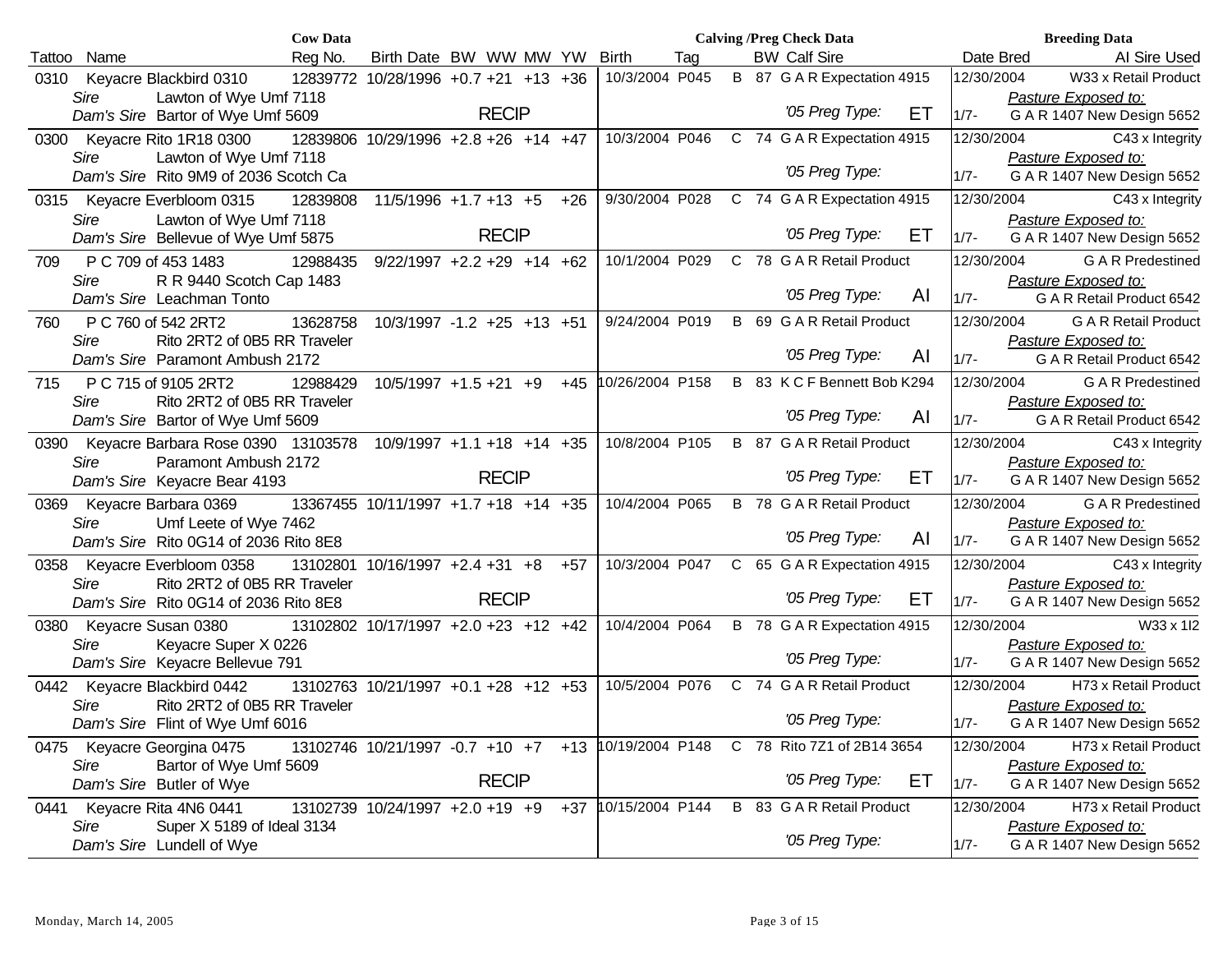|        |                                                                      | <b>Cow Data</b> |                                      |                                  |       |                     |     |   | <b>Calving /Preg Check Data</b>            |    |            | <b>Breeding Data</b>        |
|--------|----------------------------------------------------------------------|-----------------|--------------------------------------|----------------------------------|-------|---------------------|-----|---|--------------------------------------------|----|------------|-----------------------------|
| Tattoo | Name                                                                 | Reg No.         | Birth Date BW WW MW YW               |                                  |       | <b>Birth</b>        | Tag |   | <b>BW Calf Sire</b>                        |    | Date Bred  | Al Sire Used                |
| 0375   | Keyacre Fannie 0375                                                  |                 | 13102805 10/30/1997 +1.9 +26 +15 +43 |                                  |       | 10/4/2004 P070      |     |   | C 83 G A R Expectation 4915                |    | 12/30/2004 | <b>G A R Retail Product</b> |
|        | Sire<br>Keyacre Super X 0226                                         |                 |                                      |                                  |       |                     |     |   |                                            |    |            | Pasture Exposed to:         |
|        | Dam's Sire Keyacre Bellevue 791                                      |                 |                                      |                                  |       |                     |     |   | '05 Preg Type:                             |    | $1/7 -$    | G A R 1407 New Design 5652  |
| 0461   | Keyacre Barbara Rose 0461  13103571  10/31/1997  +1.1  +23  +14  +39 |                 |                                      |                                  |       | 9/30/2004 P027      |     |   | C 78 G A R Expectation 4915                |    | 12/30/2004 | C43 x Integrity             |
|        | Paramont Ambush 2172<br>Sire                                         |                 |                                      |                                  |       |                     |     |   |                                            |    |            | Pasture Exposed to:         |
|        | Dam's Sire Bellevue of Wye Umf 5875                                  |                 |                                      | <b>RECIP</b>                     |       |                     |     |   | '05 Preg Type:                             | ET | $1/7 -$    | G A R 1407 New Design 5652  |
| 774    | P C 774 of 450 569                                                   | 12988397        |                                      | $11/5/1997 + 3.6 + 29 + 11$      |       | +53 10/12/2004 P136 |     |   | C 83 G A R Expectation 4915                |    | 12/30/2004 | <b>G A R Predestined</b>    |
|        | L L F 187 Rito 9FB3 569<br><b>Sire</b>                               |                 |                                      |                                  |       |                     |     |   |                                            |    |            | Pasture Exposed to:         |
|        | Dam's Sire Leachman Tonto                                            |                 |                                      |                                  |       |                     |     |   | '05 Preg Type:                             | AI | $1/7 -$    | G A R Retail Product 6542   |
|        |                                                                      |                 |                                      |                                  |       |                     |     |   |                                            |    |            |                             |
|        | 0382 Keyacre Buxom Maid 0382                                         |                 | 13102810 11/11/1997 +1.3 +22 +12 +36 |                                  |       | 10/7/2004 P097      |     |   | B 87 G A R Expectation 4915                |    | 1/7/2005   |                             |
|        | Sire<br>Umf Leete of Wye 7462                                        |                 |                                      |                                  |       |                     |     |   | '05 Preg Type:                             |    |            | Pasture Exposed to:         |
|        | Dam's Sire Angwin of Wye Umf 7097                                    |                 |                                      |                                  |       |                     |     |   |                                            |    | $1/7 -$    | G A R 1407 New Design 5652  |
| 799    | P C 799 of 346 588                                                   | 12988385        |                                      | 12/1/1997 +1.3 +26 +10 +51       |       | 10/6/2004 P079      |     |   | B 78 G A R Expectation 4915                |    | 12/29/2004 | <b>G A R Predestined</b>    |
|        | P C 588 of 9J1 2RT2<br><b>Sire</b>                                   |                 |                                      |                                  |       |                     |     |   |                                            |    |            | Pasture Exposed to:         |
|        | Dam's Sire Q A S Traveler 23-4                                       |                 |                                      |                                  |       |                     |     |   | '05 Preg Type:                             | AI | $1/7 -$    | G A R Retail Product 6542   |
| 802    | P C 802 of 6161 5204                                                 |                 | 13446461 9/12/1998 +3.3 +28 +22 +54  |                                  |       | 10/4/2004 P055      |     |   | B 83 G A R Expectation 4915                |    | 12/30/2004 | <b>G A R Predestined</b>    |
|        | R R Traveler 5204<br>Sire                                            |                 |                                      |                                  |       |                     |     |   |                                            |    |            | Pasture Exposed to:         |
|        | Dam's Sire Rito 9FB3 of 5H11 Fullback                                |                 |                                      |                                  |       |                     |     |   | '05 Preg Type:                             |    | $1/7 -$    | G A R Retail Product 6542   |
| 804    | P C 804 of 601 Adv                                                   | 13446448        |                                      | $9/14/1998$ +3.3 +37 +25 +72     |       | 11/2/2004 P185      |     |   | B 87 Rito 2A28 of Rita 0112 205 12/30/2004 |    |            | <b>G A R Retail Product</b> |
|        | S S Ambush Advantage 14F<br>Sire                                     |                 |                                      |                                  |       |                     |     |   |                                            |    |            | Pasture Exposed to:         |
|        | Dam's Sire Westwind Rito 8503 D J H 0                                |                 |                                      |                                  |       |                     |     |   | '05 Preg Type:                             |    | $1/7 -$    | G A R Retail Product 6542   |
| 814    | P C 814 of 421 9FB3                                                  | 13446432        |                                      | $9/18/1998$ +3.7 +38 +21         | $+70$ | 10/5/2004 P072      |     |   | C 65 G A R Expectation 4915                |    | 12/30/2004 | <b>G A R Retail Product</b> |
|        | Rito 9FB3 of 5H11 Fullback<br>Sire                                   |                 |                                      |                                  |       |                     |     |   |                                            |    |            | Pasture Exposed to:         |
|        | Dam's Sire Rito 2RT2 of 0B5 RR Traveler                              |                 |                                      |                                  |       |                     |     |   | '05 Preg Type:                             | AI | $1/7 -$    | G A R Retail Product 6542   |
| 815    | P C 815 of 315 1483                                                  | 13446426        |                                      | $9/19/1998 + 3.5 + 32 + 24 + 64$ |       | 11/4/2004 P189      |     |   | B 83 Rito 189 of 9A12 LC                   |    | 12/30/2004 | <b>G A R Retail Product</b> |
|        | R R 9440 Scotch Cap 1483<br>Sire                                     |                 |                                      |                                  |       |                     |     |   |                                            |    |            | Pasture Exposed to:         |
|        | Dam's Sire Tehama Bando 155                                          |                 |                                      |                                  |       |                     |     |   | '05 Preg Type:                             |    | $1/7 -$    | G A R Retail Product 6542   |
|        |                                                                      | 13446449        |                                      |                                  |       | 11/10/2004 P196     |     |   | B 65 Rito 189 of 9A12 LC                   |    | 12/30/2004 | <b>G A R Predestined</b>    |
| 818    | P C 818 of 618 Ambush                                                |                 |                                      | $9/23/1998$ +3.6 +30 +17 +59     |       |                     |     |   |                                            |    |            |                             |
|        | Sire<br>Paramont Ambush 2172                                         |                 |                                      |                                  |       | 11/10/2004 P195     |     | B | 65 Rito 189 of 9A12 LC<br>05 Preg Type:    | Al |            | Pasture Exposed to:         |
|        | Dam's Sire Rito 2RT2 of 0B5 RR Traveler                              |                 |                                      |                                  |       |                     |     |   |                                            |    | $1/7 -$    | Rito 3B4 of 2536 BW         |
| 0521   | Keyacre Blackbird 0521                                               | 13370577        |                                      | $10/1/1998 + 1.5 + 22 + 11 + 44$ |       | 10/4/2004 P062      |     |   | C 78 G A R Retail Product                  |    | 12/30/2004 | <b>GAR</b> Predestined      |
|        | Rito 2RT2 of 0B5 RR Traveler<br>Sire                                 |                 |                                      |                                  |       |                     |     |   |                                            |    |            | Pasture Exposed to:         |
|        | Dam's Sire Angwin of Wye Umf 7097                                    |                 |                                      |                                  |       |                     |     |   | '05 Preg Type:                             | AI | $1/7 -$    | G A R 1407 New Design 5652  |
| 0540   | Keyacre Fannie 0540                                                  | 13370597        |                                      | $10/1/1998 + 1.6 + 29 + 15 + 57$ |       | 9/29/2004 P025      |     |   | B 78 G A R Expectation 4915                |    | 12/30/2004 | W33 x 1I2                   |
|        | Sire<br>Rito 2RT2 of 0B5 RR Traveler                                 |                 |                                      |                                  |       |                     |     |   |                                            |    |            | Pasture Exposed to:         |
|        | Dam's Sire Paramont Ambush 2172                                      |                 |                                      | <b>RECIP</b>                     |       |                     |     |   | '05 Preg Type:                             | ET | $1/7 -$    | G A R Retail Product 6542   |
| 0541   | Keyacre Batrina 0541                                                 | 13370619        |                                      | $10/1/1998$ +1.6 +28 +15 +55     |       | 10/7/2004 P096      |     |   | C 87 G A R Expectation 4915                |    | 12/30/2004 | W33 x 1l2                   |
|        | Rito 2RT2 of 0B5 RR Traveler<br>Sire                                 |                 |                                      |                                  |       |                     |     |   |                                            |    |            | Pasture Exposed to:         |
|        | Dam's Sire Paramont Ambush 2172                                      |                 |                                      |                                  |       |                     |     |   | '05 Preg Type:                             |    | $1/7 -$    | G A R Retail Product 6542   |
|        |                                                                      |                 |                                      |                                  |       |                     |     |   |                                            |    |            |                             |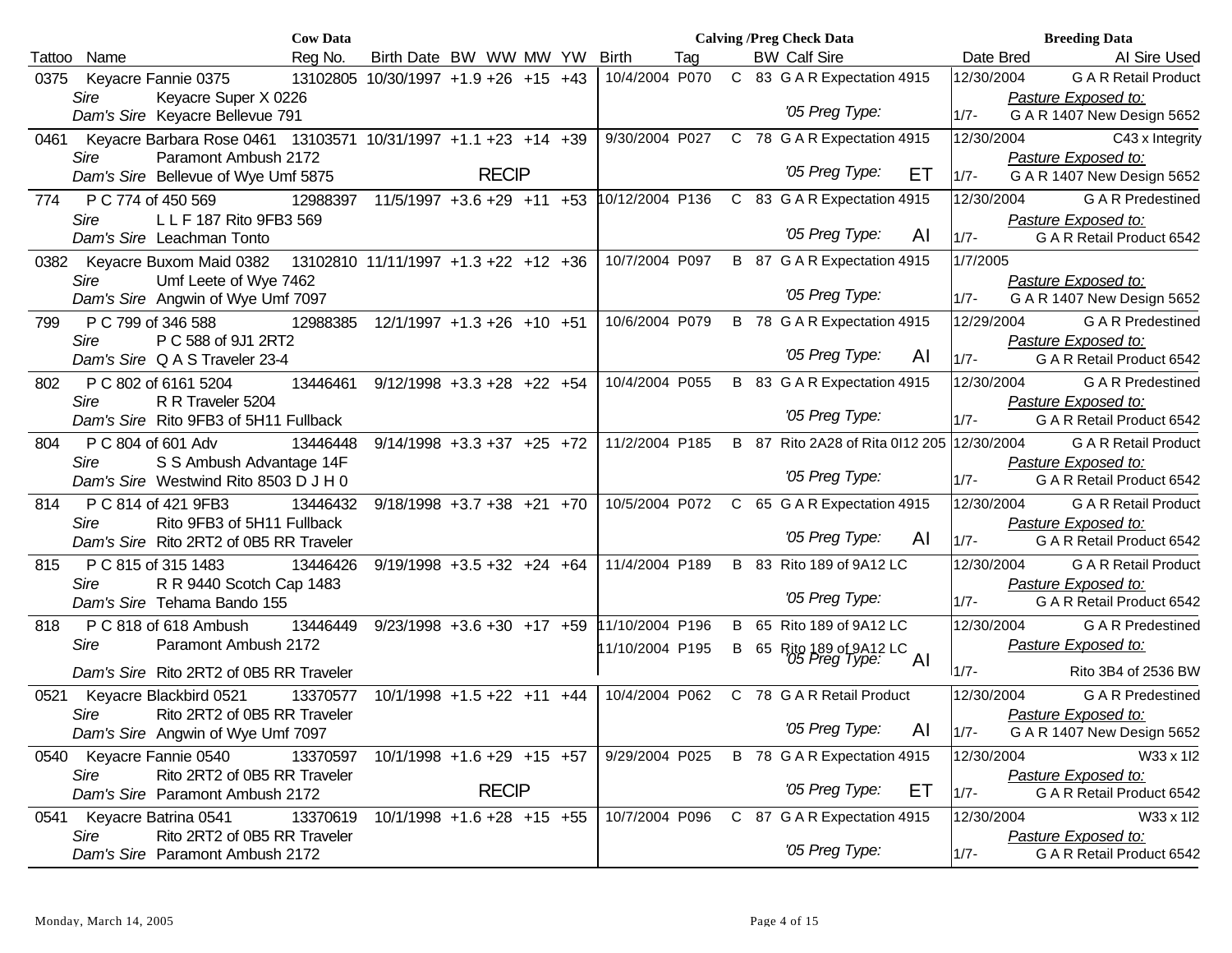|        |                                     | <b>Cow Data</b>                                                     |                                      |                                  |       |                 |     | <b>Calving /Preg Check Data</b> |                                  |     |            | <b>Breeding Data</b>        |
|--------|-------------------------------------|---------------------------------------------------------------------|--------------------------------------|----------------------------------|-------|-----------------|-----|---------------------------------|----------------------------------|-----|------------|-----------------------------|
| Tattoo | Name                                | Reg No.                                                             | Birth Date BW WW MW YW               |                                  |       | <b>Birth</b>    | Tag | <b>BW Calf Sire</b>             |                                  |     | Date Bred  | Al Sire Used                |
| 820    | P C 820 of 664 5204                 | 13446452                                                            | $10/4/1998$ +2.4 +29 +25 +64         |                                  |       | 10/3/2004 P048  |     |                                 | C 65 G A R Retail Product        |     | 12/30/2004 | <b>GAR</b> Predestined      |
|        | Sire                                | R R Traveler 5204                                                   |                                      |                                  |       |                 |     |                                 |                                  |     |            | Pasture Exposed to:         |
|        | Dam's Sire G A R Precision 1680     |                                                                     |                                      |                                  |       |                 |     |                                 | '05 Preg Type:                   | AI  | $1/7 -$    | G A R Retail Product 6542   |
| 822    | P C 822 of 448 1483                 | 13446433                                                            | $10/5/1998$ +0.4 +32 +19 +57         |                                  |       | 10/31/2004 P182 |     |                                 | B 83 K C F Bennett Bob K294      |     | 12/30/2004 | <b>GAR</b> Predestined      |
|        | Sire                                | R R 9440 Scotch Cap 1483                                            |                                      |                                  |       |                 |     |                                 |                                  |     |            | Pasture Exposed to:         |
|        | Dam's Sire Leachman Tonto           |                                                                     |                                      |                                  |       |                 |     |                                 | '05 Preg Type:                   |     | $1/7 -$    | G A R Retail Product 6542   |
| 0539   | Keyacre Copeland 0539               | 13370621                                                            | $10/6/1998 + 1.8 + 27 + 12 + 56$     |                                  |       | 10/11/2004 P127 |     |                                 | <b>B</b> 78 G A R Retail Product |     | 12/30/2004 | C43 x Integrity             |
|        | Sire                                | Rito 2RT2 of 0B5 RR Traveler                                        |                                      |                                  |       |                 |     |                                 |                                  |     |            | Pasture Exposed to:         |
|        | Dam's Sire Rito 1E1 of 9A2 Traveler |                                                                     |                                      |                                  |       |                 |     |                                 | '05 Preg Type:                   |     | $1/7 -$    | G A R 1407 New Design 5652  |
| 829    | P C 829 of 5U10 1483                | 13862277                                                            |                                      | $10/9/1998 + 3.9 + 33 + 14 + 69$ |       | 10/3/2004 P050  |     |                                 | B 78 G A R Expectation 4915      |     | 12/30/2004 | <b>GAR</b> Predestined      |
|        | Sire                                | R R 9440 Scotch Cap 1483                                            |                                      |                                  |       |                 |     |                                 |                                  |     |            | Pasture Exposed to:         |
|        |                                     | Dam's Sire Rito 2RT2 of 0B5 RR Traveler                             |                                      |                                  |       |                 |     |                                 | '05 Preg Type:                   |     | $1/7 -$    | G A R Retail Product 6542   |
| 830    | P C 830 of 8814 1483                |                                                                     | 13446463 10/11/1998 +1.6 +17 +8      |                                  | +42   | 10/24/2004 P155 |     |                                 | C 83 K C F Bennett Bob K294      |     | 12/30/2004 | <b>G A R Retail Product</b> |
|        | Sire                                | R R 9440 Scotch Cap 1483                                            |                                      |                                  |       |                 |     |                                 |                                  |     |            | Pasture Exposed to:         |
|        |                                     | Dam's Sire Bondsman of Wye Umf 5325                                 |                                      |                                  |       |                 |     |                                 | '05 Preg Type:                   | AI  | $1/7 -$    | G A R Retail Product 6542   |
| 834    | P C 834 of 327 1483                 |                                                                     | 13446428 10/12/1998 +2.9 +24 +14 +52 |                                  |       | 10/6/2004 P083  |     |                                 | C 78 G A R Expectation 4915      |     | 12/30/2004 | <b>GAR</b> Predestined      |
|        | Sire                                | R R 9440 Scotch Cap 1483                                            |                                      |                                  |       |                 |     |                                 |                                  |     |            | Pasture Exposed to:         |
|        | Dam's Sire Leachman Tonto           |                                                                     |                                      |                                  |       |                 |     |                                 | '05 Preg Type:                   | AI  | $1/7 -$    | G A R Retail Product 6542   |
| 0522   |                                     | Keyacre Queen Mother 0522 13370599 10/13/1998 +1.6 +25 +24 +51      |                                      |                                  |       | 10/11/2004 P124 |     |                                 | B 74 G A R Retail Product        |     | 12/30/2004 | H73 x Retail Product        |
|        | Sire                                | Basin Rainmaker 814Z                                                |                                      |                                  |       |                 |     |                                 |                                  |     |            | Pasture Exposed to:         |
|        | Dam's Sire Rito 1E1 of 9A2 Traveler |                                                                     |                                      | <b>RECIP</b>                     |       |                 |     |                                 | '05 Preg Type:                   | ET. | $1/7 -$    | G A R 1407 New Design 5652  |
|        |                                     | 0529 Keyacre Evening Tint 0529 13370614 10/13/1998 +2.2 +24 +10 +48 |                                      |                                  |       | 11/1/2004 P184  |     |                                 | B 83 Rito 7Z1 of 2B14 3654       |     | 12/30/2004 | <b>GAR</b> Predestined      |
|        | Sire                                | Rito 2RT2 of 0B5 RR Traveler                                        |                                      |                                  |       |                 |     |                                 |                                  |     |            | Pasture Exposed to:         |
|        |                                     | Dam's Sire Lawton of Wye Umf 7118                                   |                                      |                                  |       |                 |     |                                 | '05 Preg Type:                   |     | $1/7 -$    | G A R 1407 New Design 5652  |
| 0530   |                                     | Keyacre Queen Mother 0530 13370586 10/15/1998 +1.8 +26 +15 +48      |                                      |                                  |       | 10/9/2004 P110  |     |                                 | B 78 G A R Expectation 4915      |     | 12/30/2004 | <b>GAR</b> Predestined      |
|        | Sire                                | Rito 2RT2 of 0B5 RR Traveler                                        |                                      |                                  |       |                 |     |                                 |                                  |     |            | Pasture Exposed to:         |
|        |                                     | Dam's Sire Angwin of Wye Umf 7097                                   |                                      |                                  |       |                 |     |                                 | '05 Preg Type:                   | AI  | $1/7 -$    | G A R 1407 New Design 5652  |
| 0520   | Keyacre Georgina 0520               |                                                                     | 13370588 10/16/1998 +0.8 +27 +23 +55 |                                  |       | 10/11/2004 P062 |     |                                 | <b>B</b> 74 G A R Retail Product |     | 12/30/2004 | C43 x Integrity             |
|        | Sire                                | Basin Rainmaker 814Z                                                |                                      |                                  |       |                 |     |                                 |                                  |     |            | Pasture Exposed to:         |
|        |                                     | Dam's Sire Rito 2RT2 of 0B5 RR Traveler                             |                                      |                                  |       |                 |     |                                 | '05 Preg Type:                   |     | $1/7 -$    | G A R 1407 New Design 5652  |
| 843    | P C 843 of 216 9FB3                 |                                                                     | 13446417 10/17/1998 +2.1 +21 +9      |                                  | $+43$ | 10/26/2004 P159 |     |                                 | B 83 K C F Bennett Bob K294      |     | 12/30/2004 | <b>G A R Predestined</b>    |
|        | Sire                                | Rito 9FB3 of 5H11 Fullback                                          |                                      |                                  |       |                 |     |                                 |                                  |     |            | Pasture Exposed to:         |
|        | Dam's Sire Paulus of Wye Umf 6289   |                                                                     |                                      |                                  |       |                 |     |                                 | '05 Preg Type:                   | AI  | $1/7 -$    | G A R Retail Product 6542   |
| 0570   |                                     | Keyacre Queen Mother 0570 13370569 10/18/1998 +0.7 +17 +9 +30       |                                      |                                  |       | 9/26/2004 P022  |     |                                 | C 74 G A R Retail Product        |     | 12/30/2004 | <b>G A R Retail Product</b> |
|        | Sire                                | Umf Leete of Wye 7462                                               |                                      |                                  |       |                 |     |                                 |                                  |     |            | Pasture Exposed to:         |
|        |                                     | Dam's Sire Angwin of Wye Umf 7097                                   |                                      |                                  |       |                 |     |                                 | '05 Preg Type:                   | AI  | $1/7 -$    | G A R 1407 New Design 5652  |
| 850    | P C 850 of 228 9FB3                 | 13446421                                                            | $10/19/1998 + 3.2 + 25 + 19 + 44$    |                                  |       | 10/7/2004 P094  |     |                                 | C 74 G A R Expectation 4915      |     | 12/30/2004 | <b>G A R Retail Product</b> |
|        | Sire                                | Rito 9FB3 of 5H11 Fullback                                          |                                      |                                  |       |                 |     |                                 |                                  |     |            | Pasture Exposed to:         |
|        | Dam's Sire Rito 0E4 of 8A4 Traveler |                                                                     |                                      |                                  |       |                 |     |                                 | '05 Preg Type:                   | AI  | $1/7 -$    | G A R Retail Product 6542   |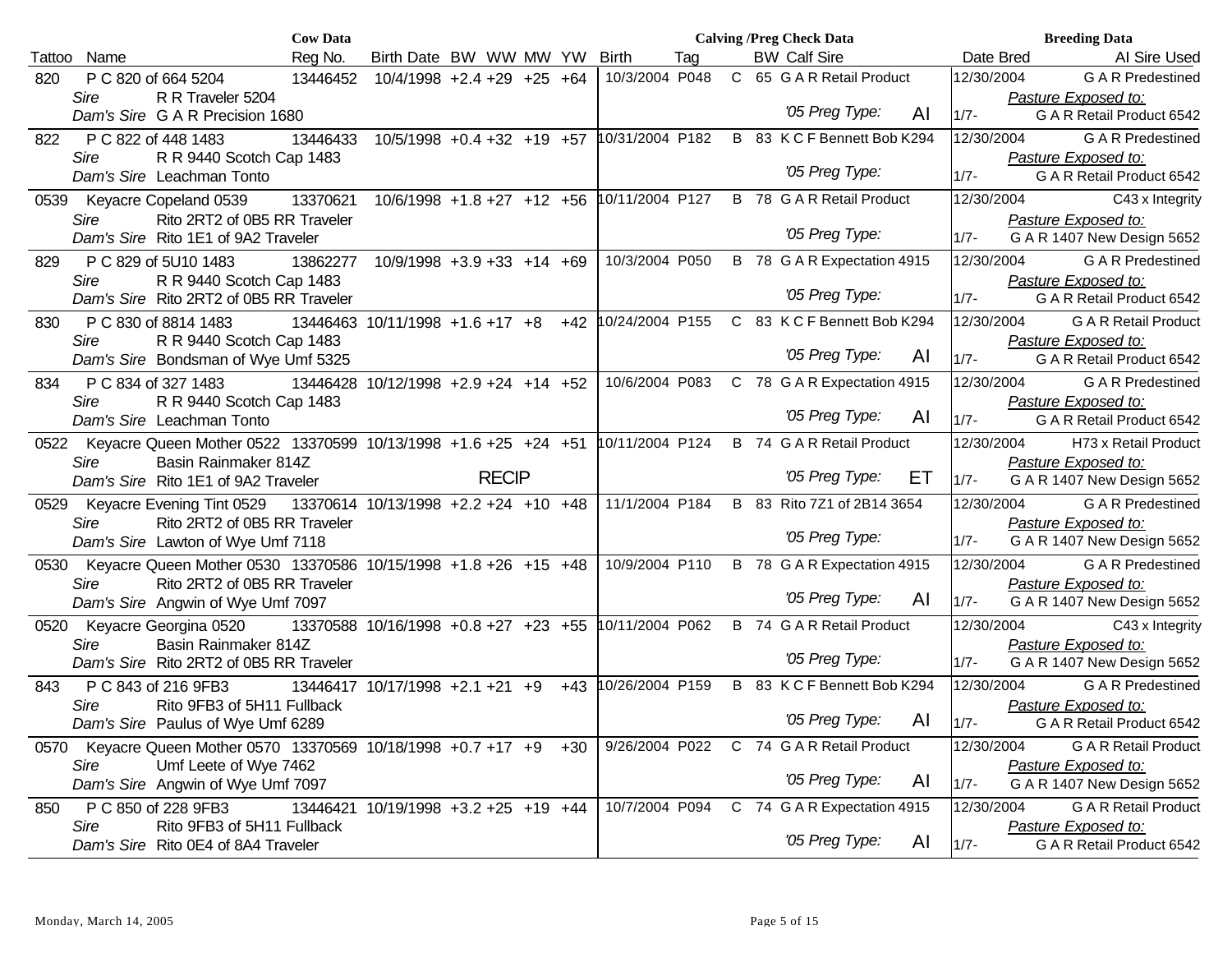|        |                        |                                       | <b>Cow Data</b> |                                      |              |       |                 |     |             | <b>Calving /Preg Check Data</b>           |    |            | <b>Breeding Data</b>       |                             |
|--------|------------------------|---------------------------------------|-----------------|--------------------------------------|--------------|-------|-----------------|-----|-------------|-------------------------------------------|----|------------|----------------------------|-----------------------------|
| Tattoo | Name                   |                                       | Reg No.         | Birth Date BW WW MW YW               |              |       | <b>Birth</b>    | Tag |             | <b>BW Calf Sire</b>                       |    | Date Bred  |                            | AI Sire Used                |
| 851    |                        | P C 851 of 8911 9FB3                  | 13446467        | $10/20/1998$ +4.1 +37 +18 +60        |              |       | 11/25/2004 P205 |     | $\mathsf C$ | K C F Bennett Bob K294                    |    | 12/30/2004 |                            | <b>G A R Predestined</b>    |
|        | Sire                   | Rito 9FB3 of 5H11 Fullback            |                 |                                      |              |       |                 |     |             |                                           |    |            | Pasture Exposed to:        |                             |
|        |                        | Dam's Sire Super X 5189 of Ideal 3134 |                 |                                      |              |       |                 |     |             | '05 Preg Type:                            | AI | $1/7 -$    |                            | G A R Retail Product 6542   |
|        |                        | 0532 Keyacre Erica Eva 0532           |                 | 13370595 10/21/1998 +1.0 +25 +23 +51 |              |       | 10/7/2004 P098  |     |             | C 83 G A R Retail Product                 |    | 12/30/2004 |                            | C43 x Integrity             |
|        | Sire                   | Basin Rainmaker 814Z                  |                 |                                      |              |       |                 |     |             |                                           |    |            | Pasture Exposed to:        |                             |
|        |                        | Dam's Sire Rito 1E1 of 9A2 Traveler   |                 |                                      |              |       |                 |     |             | '05 Preg Type:                            |    | $1/7 -$    | G A R 1407 New Design 5652 |                             |
| 853    |                        | P C 853 of 229 9FB3                   |                 | 13446423 10/21/1998 +4.0 +29 +24 +59 |              |       | 10/9/2004 P113  |     |             | B 74 G A R Expectation 4915               |    | 12/30/2004 |                            | <b>G A R Retail Product</b> |
|        | Sire                   | Rito 9FB3 of 5H11 Fullback            |                 |                                      |              |       |                 |     |             |                                           |    |            | Pasture Exposed to:        |                             |
|        |                        | Dam's Sire Rito 0E4 of 8A4 Traveler   |                 |                                      |              |       |                 |     |             | '05 Preg Type:                            |    | $1/7 -$    |                            | G A R Retail Product 6542   |
|        |                        | 0491 Keyacre Black Lass 0491          |                 | 13370505 10/22/1998 +1.8 +20 +9      |              | $+40$ | 10/11/2004 P121 |     |             | C 78 G A R Retail Product                 |    | 12/30/2004 |                            | W33 x 1l2                   |
|        | Sire                   | Rito 2RT2 of 0B5 RR Traveler          |                 |                                      |              |       |                 |     |             |                                           |    |            | Pasture Exposed to:        |                             |
|        |                        | Dam's Sire Mackay of Wye Umf 6055     |                 |                                      | <b>RECIP</b> |       |                 |     |             | '05 Preg Type:                            | ET | $1/7 -$    |                            | G A R Retail Product 6542   |
| 0549   |                        | Keyacre Blackbird 0549                |                 | 13370580 10/25/1998 +1.4 +28 +15 +53 |              |       |                 |     |             | 10/11/2004 P122 B 78 G A R Retail Product |    | 12/30/2004 |                            | <b>G A R Predestined</b>    |
|        | Sire                   | Rito 2RT2 of 0B5 RR Traveler          |                 |                                      |              |       |                 |     |             |                                           |    |            | Pasture Exposed to:        |                             |
|        |                        | Dam's Sire Lawton of Wye Umf 7118     |                 |                                      |              |       |                 |     |             | '05 Preg Type:                            | AI | $1/7 -$    |                            | G A R Retail Product 6542   |
| 0505   |                        | Keyacre Erica Eva 0505                |                 | 13370488 10/29/1998 +2.0 +18 +11 +40 |              |       | 10/1/2004 P034  |     |             | <b>B</b> 74 G A R Retail Product          |    | 12/30/2004 |                            | H73 x Retail Product        |
|        | Sire                   | Rito 2RT2 of 0B5 RR Traveler          |                 |                                      |              |       |                 |     |             |                                           |    |            | Pasture Exposed to:        |                             |
|        |                        | Dam's Sire Bondsman of Wye Umf 5325   |                 |                                      | <b>RECIP</b> |       |                 |     |             | '05 Preg Type:                            | ET | $1/7 -$    | G A R 1407 New Design 5652 |                             |
|        |                        | 0572 Keyacre Georginia 0572           |                 | 13370552 10/29/1998 +0.4 +23 +19 +49 |              |       | 10/8/2004 P106  |     |             | C 74 G A R Expectation 4915               |    | 12/29/2004 |                            | <b>GAR</b> Predestined      |
|        | Sire                   | Gibb Illini                           |                 |                                      |              |       |                 |     |             |                                           |    |            | Pasture Exposed to:        |                             |
|        |                        | Dam's Sire Q A S Traveler 23-4        |                 |                                      |              |       |                 |     |             | '05 Preg Type:                            | AI | $1/7 -$    |                            | G A R Retail Product 6542   |
|        |                        | 0584 Keyacre Shorito 0584             |                 | 13370567 11/1/1998 +2.8 +28 +17 +50  |              |       | 10/11/2004 P128 |     |             | B 78 G A R Retail Product                 |    | 12/30/2004 |                            | H73 x Retail Product        |
|        | Sire                   | Umf Leete of Wye 7462                 |                 |                                      |              |       |                 |     |             |                                           |    |            | Pasture Exposed to:        |                             |
|        |                        | Dam's Sire Rito 1E1 of 9A2 Traveler   |                 |                                      | <b>RECIP</b> |       |                 |     |             | '05 Preg Type:                            | ET | $1/7 -$    | G A R 1407 New Design 5652 |                             |
| 859    |                        | P C 859 of 471 6B12                   | 13446440        | $11/2/1998$ +2.6 +31 +20 +57         |              |       |                 |     |             |                                           |    | 12/30/2004 |                            | <b>G A R Retail Product</b> |
|        | Sire                   | Rito 6B12 of 1R3 Bando                |                 |                                      |              |       |                 |     |             |                                           |    |            | Pasture Exposed to:        |                             |
|        |                        | Dam's Sire Rito 1H21 of 2036 Rito 9J9 |                 |                                      |              |       |                 |     |             | '05 Preg Type:                            |    | $1/7 -$    |                            | G A R Retail Product 6542   |
|        | 0574 Keyacre Band 0574 |                                       | 13370557        | $11/4/1998 + 1.4 + 23 + 18 + 42$     |              |       | 10/8/2004 P107  |     |             | B 78 G A R Retail Product                 |    | 12/30/2004 |                            | <b>G A R Predestined</b>    |
|        | Sire                   | Umf Leete of Wye 7462                 |                 |                                      |              |       |                 |     |             | '05 Preg Type:                            |    |            | Pasture Exposed to:        |                             |
|        |                        | Dam's Sire Rito 1E1 of 9A2 Traveler   |                 |                                      |              |       |                 |     |             |                                           |    | $1/7 -$    | G A R 1407 New Design 5652 |                             |
| 0599   |                        | Keyacre Pridesta 0599                 | 13370549        | $11/4/1998$ +2.0 +25 +12 +48         |              |       | 10/2/2004 P039  |     |             | B 78 G A R Expectation 4915               |    | 12/30/2004 |                            | <b>G A R Predestined</b>    |
|        | Sire                   | Rito 2RT2 of 0B5 RR Traveler          |                 |                                      |              |       |                 |     |             | '05 Preg Type:                            |    |            | Pasture Exposed to:        |                             |
|        |                        | Dam's Sire Mc Gill Creek Lassetter    |                 |                                      |              |       |                 |     |             |                                           |    | $1/7 -$    |                            | G A R Retail Product 6542   |
| 0577   |                        | Keyacre Miss Copeland 0577 13370563   |                 | $11/5/1998$ +1.1 +23 +19 +37         |              |       | 10/1/2004 P035  |     |             | B 87 G A R Retail Product                 |    | 12/30/2004 |                            | <b>G A R Predestined</b>    |
|        | Sire                   | Umf Leete of Wye 7462                 |                 |                                      |              |       |                 |     |             | '05 Preg Type:                            | AI |            | Pasture Exposed to:        |                             |
|        |                        | Dam's Sire Keyacre Bellevue 791       |                 |                                      |              |       |                 |     |             |                                           |    | $1/7 -$    | G A R 1407 New Design 5652 |                             |
| 0588   |                        | Keyacre Miss Copeland 0588 13370541   |                 | $11/5/1998$ +1.5 +27 +22 +53         |              |       | 10/11/2004 P123 |     |             | C 74 G A R Retail Product                 |    | 12/30/2004 |                            | <b>GAR</b> Predestined      |
|        | Sire                   | Gibb Illini                           |                 |                                      |              |       |                 |     |             | '05 Preg Type:                            |    |            | Pasture Exposed to:        |                             |
|        |                        | Dam's Sire Rito 0G14 of 2036 Rito 8E8 |                 |                                      |              |       |                 |     |             |                                           |    | $1/7 -$    |                            | G A R Retail Product 6542   |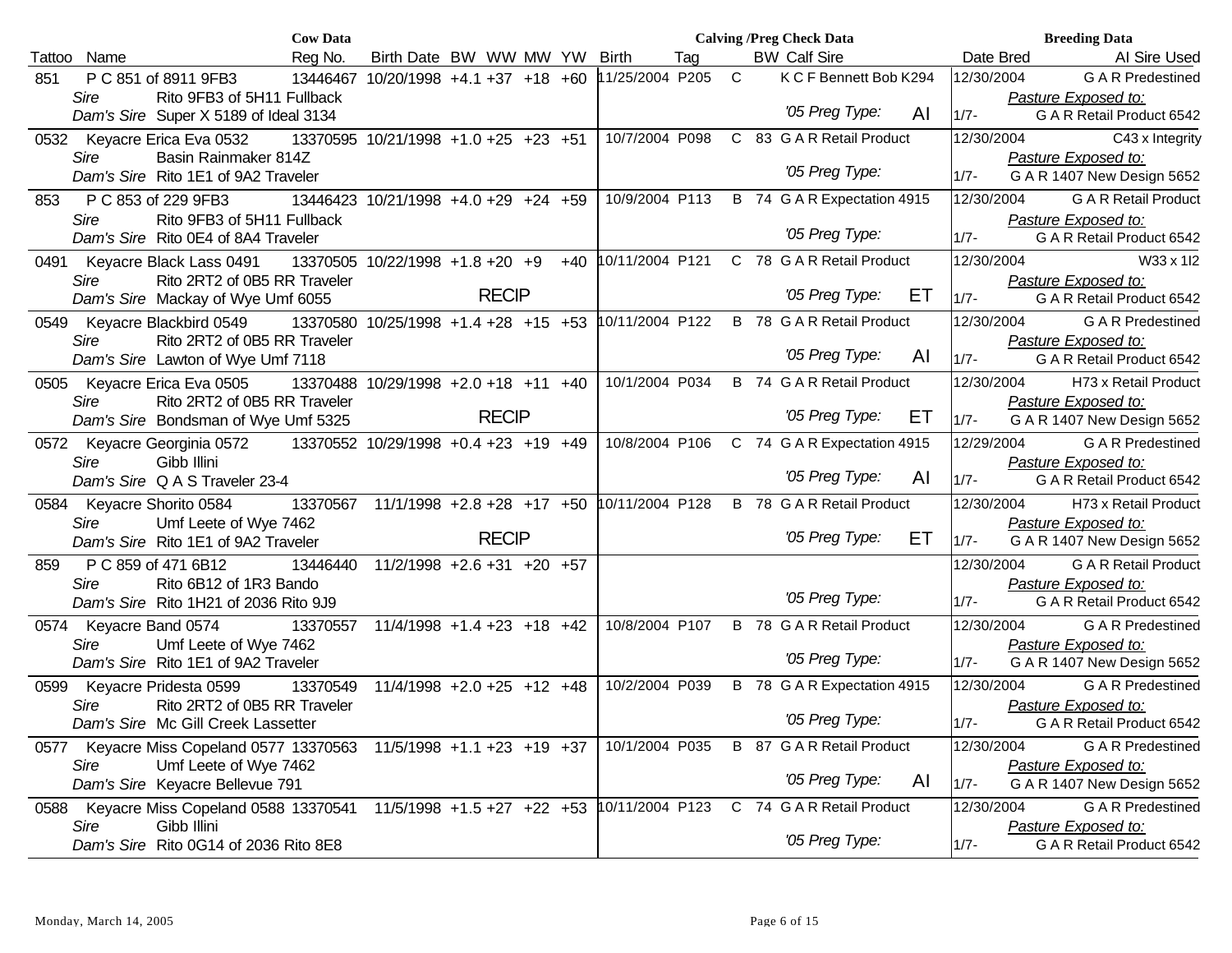|        |                                                           | <b>Cow Data</b> |                                                      |              |       |                 |     |   | <b>Calving /Preg Check Data</b>  |    |            | <b>Breeding Data</b>        |
|--------|-----------------------------------------------------------|-----------------|------------------------------------------------------|--------------|-------|-----------------|-----|---|----------------------------------|----|------------|-----------------------------|
| Tattoo | Name                                                      | Reg No.         | Birth Date BW WW MW YW                               |              |       | <b>Birth</b>    | Tag |   | <b>BW Calf Sire</b>              |    | Date Bred  | Al Sire Used                |
| 866    | P C 866 of 346 6B12                                       | 13446429        | $11/5/1998$ +1.7 +31 +16 +58                         |              |       | 10/11/2004 P116 |     |   | <b>B</b> 78 G A R Retail Product |    | 12/29/2004 | <b>GAR</b> Predestined      |
|        | Sire<br>Rito 6B12 of 1R3 Bando                            |                 |                                                      |              |       |                 |     |   |                                  |    |            | Pasture Exposed to:         |
|        | Dam's Sire Q A S Traveler 23-4                            |                 |                                                      |              |       |                 |     |   | '05 Preg Type:                   |    | $1/7 -$    | G A R Retail Product 6542   |
| 0523   | Keyacre Equalizer Queen 05 13370583 11/8/1998 +2.0 +27 +9 |                 |                                                      |              | $+51$ |                 |     |   |                                  |    | 1/7/2005   |                             |
|        | Sire<br>Keyacre Super X 0226                              |                 |                                                      |              |       |                 |     |   |                                  |    |            | Pasture Exposed to:         |
|        | Dam's Sire Lawton of Wye Umf 7118                         |                 |                                                      |              |       |                 |     |   | '05 Preg Type:                   | AI | $1/7 -$    | G A R 1407 New Design 5652  |
| 0555   | Keyacre Blackbird 0555                                    |                 | 13370592 11/9/1998 +2.4 +29 +18 +52                  |              |       | 10/27/2004 P165 |     |   | C 65 Rito 7Z1 of 2B14 3654       |    | 12/30/2004 | H73 x BVND 208              |
|        | Keyacre Super X 0226<br>Sire                              |                 |                                                      |              |       |                 |     |   |                                  |    |            | Pasture Exposed to:         |
|        | Dam's Sire Rito 1E1 of 9A2 Traveler                       |                 |                                                      |              |       |                 |     |   | '05 Preg Type:                   |    | $1/7 -$    | G A R 1407 New Design 5652  |
| 870    | P C 870 of 194B 6B12                                      |                 | 13446456 11/12/1998 +1.4 +30 +17 +57 10/10/2004 P115 |              |       |                 |     |   | C 69 G A R Retail Product        |    | 12/30/2004 | <b>GAR</b> Predestined      |
|        | Rito 6B12 of 1R3 Bando<br>Sire                            |                 |                                                      |              |       |                 |     |   |                                  |    |            | Pasture Exposed to:         |
|        | Dam's Sire R A Milage Plus 716                            |                 |                                                      |              |       |                 |     |   | '05 Preg Type:                   |    | $1/7 -$    | G A R Retail Product 6542   |
| 871    | P C 871 of 526 569                                        |                 | 13446447 11/12/1998 +3.6 +40 +20 +69                 |              |       | 10/6/2004 P081  |     |   | <b>B</b> 78 G A R Retail Product |    | 12/29/2004 | <b>G A R Retail Product</b> |
|        | L L F 187 Rito 9FB3 569<br>Sire                           |                 |                                                      |              |       |                 |     |   |                                  |    |            | Pasture Exposed to:         |
|        | Dam's Sire Paramont Ambush 2172                           |                 |                                                      |              |       |                 |     |   | '05 Preg Type:                   | AI | $1/7 -$    | G A R Retail Product 6542   |
| 876    | P C 846 of 412 6B12                                       |                 | 13446431 11/17/1998 +2.7 +28 +13 +56                 |              |       | 10/15/2004 P141 |     |   | <b>B</b> 78 G A R Retail Product |    | 12/30/2004 | <b>GAR</b> Predestined      |
|        | Rito 6B12 of 1R3 Bando<br>Sire                            |                 |                                                      |              |       |                 |     |   |                                  |    |            | Pasture Exposed to:         |
|        | Dam's Sire Rito 2RT2 of 0B5 RR Traveler                   |                 |                                                      |              |       |                 |     |   | '05 Preg Type:                   | AI |            | G A R Retail Product 6542   |
| 880    | P C 880 of 470 6B12                                       |                 | 13446439 11/22/1998 +3.2 +27 +21 +57                 |              |       | 11/20/2004 P202 |     |   | B 83 K C F Bennett Bob K294      |    | 12/30/2004 | <b>G A R Retail Product</b> |
|        | Rito 6B12 of 1R3 Bando<br>Sire                            |                 |                                                      |              |       |                 |     |   |                                  |    |            | Pasture Exposed to:         |
|        | Dam's Sire P C Rambo 217 of 465 T                         |                 |                                                      |              |       |                 |     |   | '05 Preg Type:                   |    |            | G A R Retail Product 6542   |
| 904    | P C 904 of 742 5204                                       |                 | 13573016 9/23/1999 +0.1 +22 +22 +45                  |              |       | 10/6/2004 P084  |     | B | 83 G A R Retail Product          |    | 12/30/2004 | <b>GAR</b> Predestined      |
|        | <b>Sire</b><br>R R Traveler 5204                          |                 |                                                      |              |       |                 |     |   |                                  |    |            | Pasture Exposed to:         |
|        | Dam's Sire Rito 3B33 of 8A22 Bando                        |                 |                                                      |              |       |                 |     |   | '05 Preg Type:                   |    | $1/7 -$    | G A R Retail Product 6542   |
| 903    | P C 903 of 526 R R Daq                                    | 13572994        | $9/26/1999 + 1.3 + 30 + 8$                           |              | $+59$ | 10/4/2004 P053  |     |   | <b>B</b> 78 G A R Retail Product |    | 12/30/2004 | <b>G A R Retail Product</b> |
|        | R R Daquantae 789E<br>Sire                                |                 |                                                      |              |       |                 |     |   |                                  |    |            | Pasture Exposed to:         |
|        | Dam's Sire Paramont Ambush 2172                           |                 |                                                      |              |       |                 |     |   | '05 Preg Type:                   | AI | $1/7 -$    | G A R Retail Product 6542   |
| 907    | P C 907 of 748 5204                                       | 13573020        | $9/29/1999 - 0.6 + 21 + 24 + 45$                     |              |       | 9/26/2004 P020  |     |   | C 65 G A R Expectation 4915      |    | 12/30/2004 | <b>G A R Retail Product</b> |
|        | R R Traveler 5204<br>Sire                                 |                 |                                                      |              |       |                 |     |   | '05 Preg Type:                   |    |            | Pasture Exposed to:         |
|        | Dam's Sire G A R Sleep Easy 1009                          |                 |                                                      |              |       |                 |     |   |                                  |    | $1/7 -$    | G A R Retail Product 6542   |
| 911    | P C 911 of 743 5204                                       | 13573017        | $9/30/1999 + 0.6 + 28 + 21 + 54$                     |              |       | 10/27/2004 P170 |     |   | C 74 Rito 189 of 9A12 LC         |    | 12/29/2004 | <b>GAR</b> Predestined      |
|        | R R Traveler 5204<br>Sire                                 |                 |                                                      |              |       |                 |     |   | '05 Preg Type:                   |    |            | Pasture Exposed to:         |
|        | Dam's Sire Rito 9M9 of 2036 Scotch Ca                     |                 |                                                      |              |       |                 |     |   |                                  |    | $1/7 -$    | G A R Retail Product 6542   |
| 917    | P C 917 of 448 Supreme                                    | 13572982        | 10/1/1999 +2.9 +33 +10 +61                           |              |       | 10/5/2004 P071  |     |   | <b>B</b> 78 G A R Retail Product |    | 12/30/2004 | W33 x 1l2                   |
|        | <b>Woodhill Supreme</b><br>Sire                           |                 |                                                      | <b>RECIP</b> |       |                 |     |   | '05 Preg Type:                   | ET |            | Pasture Exposed to:         |
|        | Dam's Sire Leachman Tonto                                 |                 |                                                      |              |       |                 |     |   |                                  |    | $1/7 -$    | G A R Retail Product 6542   |
| 919    | P C 919 of 8830 R R Daq                                   | 13573048        | $10/1/1999 + 1.2 + 22 + 3$                           |              | +44   | 10/12/2004 P131 |     |   | B 74 G A R Expectation 4915      |    | 12/30/2004 | C43 x Integrity             |
|        | R R Daquantae 789E<br>Sire                                |                 |                                                      |              |       |                 |     |   | '05 Preg Type:                   |    |            | Pasture Exposed to:         |
|        | Dam's Sire Bondsman of Wye Umf 5325                       |                 |                                                      |              |       |                 |     |   |                                  |    | $1/7 -$    | G A R 1407 New Design 5652  |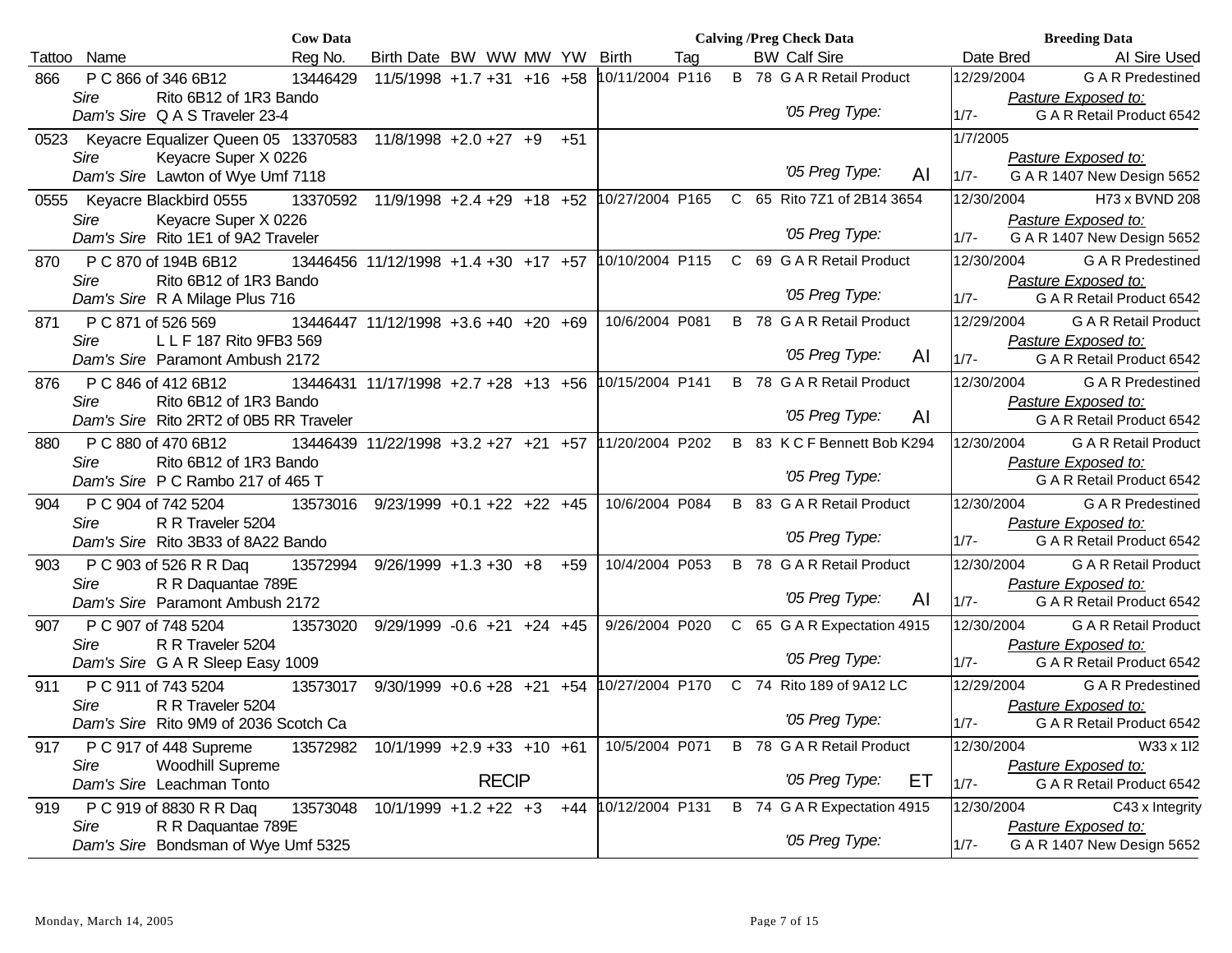|                                                                        | <b>Cow Data</b> |                                      |                                  |  |                                             |  | <b>Calving /Preg Check Data</b> |     |            | <b>Breeding Data</b>        |
|------------------------------------------------------------------------|-----------------|--------------------------------------|----------------------------------|--|---------------------------------------------|--|---------------------------------|-----|------------|-----------------------------|
| Tattoo<br>Name                                                         | Reg No.         |                                      | Birth Date BW WW MW YW           |  | <b>Birth</b><br>Tag                         |  | <b>BW Calf Sire</b>             |     | Date Bred  | Al Sire Used                |
| Keyacre Buxom Maid 0618<br>0618                                        | 13639784        |                                      | $10/7/1999 + 1.9 + 28 + 15 + 53$ |  | 10/3/2004 P044                              |  | C 83 G A R Retail Product       |     | 12/29/2004 | <b>G A R Retail Product</b> |
| Rito 2RT2 of 0B5 RR Traveler<br>Sire                                   |                 |                                      |                                  |  |                                             |  |                                 |     |            | Pasture Exposed to:         |
| Dam's Sire Umf Leete of Wye 7462                                       |                 |                                      |                                  |  |                                             |  | '05 Preg Type:                  | AI  | $1/7 -$    | G A R Retail Product 6542   |
| 0624 Keyacre Everbloom 0624                                            | 13639767        | 10/7/1999 +1.4 +29 +20 +59           |                                  |  | 10/27/2004 P169                             |  | C 65 Rito 7Z1 of 2B14 3654      |     | 12/30/2004 | <b>G A R Retail Product</b> |
| Basin Rainmaker 814Z<br>Sire                                           |                 |                                      |                                  |  |                                             |  |                                 |     |            | Pasture Exposed to:         |
| Dam's Sire Rito 2RT2 of 0B5 RR Traveler                                |                 |                                      |                                  |  |                                             |  | '05 Preg Type:                  |     | $1/7 -$    | G A R Retail Product 6542   |
| Keyacre Buxom Maid 0646 13639752 10/10/1999 +0.4 +28 +15 +50<br>0646   |                 |                                      |                                  |  | 9/26/2004 P021                              |  | B 69 G A R Retail Product       |     | 12/30/2004 | W33 x 1l2                   |
| Paramont Ambush 2172<br>Sire                                           |                 |                                      |                                  |  |                                             |  |                                 |     |            | Pasture Exposed to:         |
| Dam's Sire Rito 2RT2 of 0B5 RR Traveler                                |                 |                                      | <b>RECIP</b>                     |  |                                             |  | '05 Preg Type:                  | ET. | $1/7 -$    | G A R Retail Product 6542   |
| P C 953 of 8820 Illini<br>953                                          |                 | 13573047 10/14/1999 +2.8 +23 +25 +50 |                                  |  | 10/15/2004 P140                             |  | B 93 G A R Retail Product       |     | 12/30/2004 | W33 x 1l2                   |
| Sire<br>Gibb Illini                                                    |                 |                                      |                                  |  |                                             |  |                                 |     |            | Pasture Exposed to:         |
| Dam's Sire Bondsman of Wye Umf 5325                                    |                 |                                      | <b>RECIP</b>                     |  |                                             |  | '05 Preg Type:                  | ET  | $1/7 -$    | G A R 1407 New Design 5652  |
| P C 957 of 9196 Illini<br>957                                          |                 | 13573066 10/14/1999 +3.3 +30 +22 +58 |                                  |  | 11/2/2004 P186                              |  | B 83 K C F Bennett Bob K294     |     | 12/30/2004 | H73 x Retail Product        |
| Gibb Illini<br>Sire                                                    |                 |                                      |                                  |  |                                             |  |                                 |     |            | Pasture Exposed to:         |
| Dam's Sire Flint of Wye Umf 6016                                       |                 |                                      | <b>RECIP</b>                     |  |                                             |  | '05 Preg Type:                  | ET  | $1/7 -$    | G A R 1407 New Design 5652  |
| 0662<br>Keyacre Primrose 0662                                          |                 | 13639594 10/15/1999 +0.8 +28 +28 +52 |                                  |  | 10/29/2004 P177 C 78 Rito 7Z1 of 2B14 3654  |  |                                 |     | 12/30/2004 | <b>G A R Retail Product</b> |
| Sire<br>Gibb Illini                                                    |                 |                                      |                                  |  |                                             |  |                                 |     |            | Pasture Exposed to:         |
| Dam's Sire Bartor of Wye Umf 5609                                      |                 |                                      |                                  |  |                                             |  | '05 Preg Type:                  |     | $1/7 -$    | G A R Retail Product 6542   |
| P C 959 of 228 569<br>959                                              |                 | 13572955 10/15/1999 +4.6 +27 +10 +47 |                                  |  | 10/4/2004 P056                              |  | B 78 G A R Expectation 4915     |     | 12/30/2004 | <b>G A R Retail Product</b> |
| L L F 187 Rito 9FB3 569<br>Sire                                        |                 |                                      |                                  |  |                                             |  |                                 |     |            | Pasture Exposed to:         |
| Dam's Sire Rito 0E4 of 8A4 Traveler                                    |                 |                                      |                                  |  |                                             |  | '05 Preg Type:                  |     | $1/7 -$    | G A R 1407 New Design 5652  |
| P C 961 of 273 Supreme<br>961                                          |                 | 13572962 10/16/1999 +3.7 +36 +20 +68 |                                  |  | 11/8/2004 P191                              |  | B 83 K C F Bennett Bob K294     |     | 12/30/2004 | <b>G A R Retail Product</b> |
| Sire<br>Woodhill Supreme                                               |                 |                                      |                                  |  |                                             |  |                                 |     |            | Pasture Exposed to:         |
| Dam's Sire Ginger Hill Duster 89                                       |                 |                                      |                                  |  |                                             |  | '05 Preg Type:                  | AI  | $1/7 -$    | G A R Retail Product 6542   |
| Keyacre Buxom Maid 0663<br>0663                                        |                 | 13639588 10/18/1999 +0.6 +30 +26 +54 |                                  |  | 10/20/2004 P150                             |  | B 99 G A R Expectation 4915     |     | 12/30/2004 | <b>G A R Retail Product</b> |
| Gibb Illini<br>Sire                                                    |                 |                                      |                                  |  |                                             |  |                                 |     |            | Pasture Exposed to:         |
| Dam's Sire Flint of Wye Umf 6016                                       |                 |                                      |                                  |  |                                             |  | '05 Preg Type:                  |     | $1/7 -$    | G A R Retail Product 6542   |
| Keyacre Fannie 0668<br>0668                                            |                 | 13639647 10/22/1999 +1.4 +23 +20 +41 |                                  |  | 11/14/2004 P199                             |  | C 74 Rito 7Z1 of 2B14 3654      |     | 12/30/2004 | W33 x 1l2                   |
| Sire<br>G A R Sleep Easy 1009                                          |                 |                                      |                                  |  |                                             |  |                                 |     |            | Pasture Exposed to:         |
| Dam's Sire Keyacre Bellevue 791                                        |                 |                                      | <b>RECIP</b>                     |  |                                             |  | '05 Preg Type:                  | ET  | $1/7 -$    | G A R Retail Product 6542   |
| Keyacre Queen Mother 0676 13639614 10/22/1999 +1.2 +27 +22 +52<br>0676 |                 |                                      |                                  |  | 10/8/2004 P108                              |  | B 83 G A R Retail Product       |     | 1/7/2005   |                             |
| Gibb Illini<br>Sire                                                    |                 |                                      |                                  |  |                                             |  |                                 |     |            | Pasture Exposed to:         |
| Dam's Sire Flint of Wye Umf 6016                                       |                 |                                      |                                  |  |                                             |  | '05 Preg Type:                  |     | $1/7 -$    | G A R 1407 New Design 5652  |
| P C 970 of 734 738<br>970                                              |                 | 13573012 10/25/1999 +2.1 +30 +11 +63 |                                  |  | 10/6/2004 P082 B 74 G A R Expectation 4915  |  |                                 |     | 12/29/2004 | <b>GAR</b> Predestined      |
| IHLLFR4 Ext 738<br>Sire                                                |                 |                                      |                                  |  |                                             |  |                                 |     |            | Pasture Exposed to:         |
| Dam's Sire Rito 2RT2 of 0B5 RR Traveler                                |                 |                                      |                                  |  |                                             |  | '05 Preg Type:                  |     | $1/7 -$    | G A R Retail Product 6542   |
| P C 983 of 558 6B12<br>983                                             |                 | 13572996 10/31/1999 +3.0 +27 +17 +53 |                                  |  | 10/10/2004 P114 C 74 K C F Bennett Bob K294 |  |                                 |     | 12/29/2004 | <b>G A R Retail Product</b> |
| Rito 6B12 of 1R3 Bando<br>Sire                                         |                 |                                      |                                  |  |                                             |  |                                 |     |            | Pasture Exposed to:         |
| Dam's Sire Paramont Ambush 2172                                        |                 |                                      |                                  |  |                                             |  | '05 Preg Type:                  | AI  | $1/7 -$    | G A R Retail Product 6542   |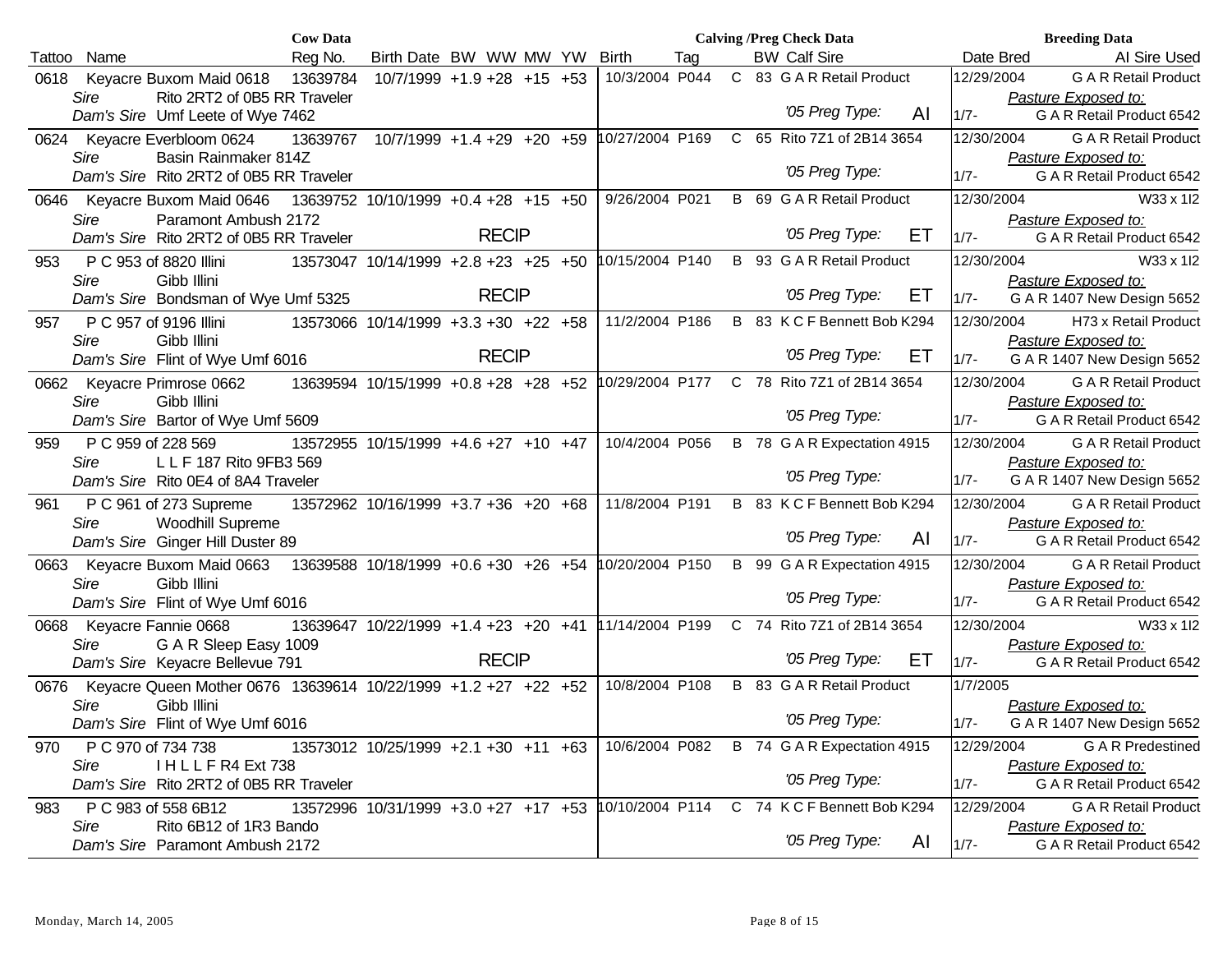|        |                                                                                          | <b>Cow Data</b> |                                                      |                                  |       |                 |     |      | <b>Calving /Preg Check Data</b>        |    |            | <b>Breeding Data</b>                               |
|--------|------------------------------------------------------------------------------------------|-----------------|------------------------------------------------------|----------------------------------|-------|-----------------|-----|------|----------------------------------------|----|------------|----------------------------------------------------|
| Tattoo | Name                                                                                     | Reg No.         | Birth Date BW WW MW YW                               |                                  |       | Birth           | Tag |      | <b>BW Calf Sire</b>                    |    | Date Bred  | Al Sire Used                                       |
| 0657   | Keyacre Blackbird 0657                                                                   | 13639610        | $11/5/1999 + 1.7 + 23 + 13 + 43$                     |                                  |       | 11/16/2004 P200 |     |      | B 69 Rito 7Z1 of 2B14 3654             |    | 12/30/2004 | W33 x 1I2                                          |
|        | Sire<br>Keyacre Super X 0226                                                             |                 |                                                      |                                  |       |                 |     |      |                                        |    |            | Pasture Exposed to:                                |
|        | Dam's Sire Paulus of Wye Umf 6289                                                        |                 |                                                      | <b>RECIP</b>                     |       |                 |     |      | '05 Preg Type:                         | EТ | $1/7 -$    | G A R Retail Product 6542                          |
|        | 9110 PC 9110 of 257 6F11                                                                 |                 | 13572960 11/12/1999 +4.0 +35 +26 +64 10/12/2004 P137 |                                  |       |                 |     |      | C 74 G A R Expectation 4915            |    | 12/28/2004 | <b>G A R Retail Product</b>                        |
|        | Rito 6F11 of 2RT5 Rito 3S3<br>Sire                                                       |                 |                                                      |                                  |       |                 |     |      |                                        |    |            | Pasture Exposed to:                                |
|        | Dam's Sire G A R Traveler 1489                                                           |                 |                                                      |                                  |       |                 |     |      | '05 Preg Type:                         | AI | $1/7 -$    | G A R Retail Product 6542                          |
| A1     | P C A1 of 346 Rito 6F11                                                                  | 13806722        | $9/13/2000 + 2.8 + 26 + 22 + 51$                     |                                  |       | 10/3/2004 P043  |     |      | C 74 G A R Retail Product              |    | 12/30/2004 | C43 x Integrity                                    |
|        | Rito 6F11 of 2RT5 Rito 3S3<br>Sire                                                       |                 |                                                      |                                  |       |                 |     |      |                                        |    |            | Pasture Exposed to:                                |
|        | Dam's Sire Q A S Traveler 23-4                                                           |                 |                                                      | <b>RECIP</b>                     |       |                 |     |      | '05 Preg Type:                         | EТ | $1/7 -$    | G A R 1407 New Design 5652                         |
| A14    | P C A14 of 829 Trav 205                                                                  | 13885739        | $9/30/2000 + 2.4 + 34 + 26 + 69$                     |                                  |       | 12/6/2004 P206  |     | B    | Rito 1P75 of 6B4 Precisio              |    | 12/30/2004 | <b>GAR</b> Predestined                             |
|        | Sire<br><b>B A R Ext Traveler 205</b>                                                    |                 |                                                      |                                  |       |                 |     |      |                                        |    |            | Pasture Exposed to:                                |
|        | Dam's Sire R R 9440 Scotch Cap 1483                                                      |                 |                                                      |                                  |       |                 |     |      | '05 Preg Type:                         |    | $1/7 -$    | G A R Retail Product 6542                          |
| A17    | P C A17 of 876 Trav 205                                                                  | 13808723        |                                                      | $10/1/2000 + 1.2 + 33 + 25 + 61$ |       | 10/4/2004 P066  |     |      | C 83 G A R Retail Product              |    | 12/30/2004 | G A R Integrity                                    |
|        | <b>B A R Ext Traveler 205</b><br>Sire                                                    |                 |                                                      |                                  |       |                 |     |      |                                        |    |            | Pasture Exposed to:                                |
|        | Dam's Sire Rito 6B12 of 1R3 Bando                                                        |                 |                                                      |                                  |       |                 |     |      | '05 Preg Type:                         | AI | $1/7 -$    | Rito 3B4 of 2536 BW                                |
| A31    | P C A31 of 421 Vision                                                                    | 13808689        | $10/5/2000 + 3.6 + 22 + 3$                           |                                  | $+59$ | 10/8/2004 P102  |     |      | <b>B</b> 87 G A R Retail Product       |    | 12/30/2004 | <b>G A R Predestined</b>                           |
|        | Sire<br>TC Supreme Vision 691                                                            |                 |                                                      |                                  |       |                 |     |      |                                        |    |            | Pasture Exposed to:                                |
|        | Dam's Sire Rito 2RT2 of 0B5 RR Traveler                                                  |                 |                                                      |                                  |       |                 |     |      | '05 Preg Type:                         |    | $1/7 -$    | Rito 3B4 of 2536 BW                                |
| A58    | P C A58 of 219 Rito 6F11                                                                 |                 | 13806682 10/13/2000 +4.0 +30 +21 +71                 |                                  |       | 10/6/2004 P093  |     |      | C 83 G A R Retail Product              |    | 12/30/2004 | C43 x Retail Product                               |
|        | Rito 6F11 of 2RT5 Rito 3S3<br>Sire                                                       |                 |                                                      |                                  |       |                 |     |      |                                        |    |            | Pasture Exposed to:                                |
|        | Dam's Sire Q A S Traveler 23-4                                                           |                 |                                                      | <b>RECIP</b>                     |       |                 |     |      | '05 Preg Type:                         | EТ | $1/7 -$    | G A R 1407 New Design 5652                         |
| A62    | P C A62 of 205 Rito 6F11                                                                 |                 | 13806675 10/14/2000 +1.8 +15 +11 +39                 |                                  |       | 11/13/2004 P198 |     |      | B 78 Rito 1P75 of 6B4 Precisio         |    | 12/29/2004 | <b>G A R Retail Product</b>                        |
|        | Sire<br>Rito 6F11 of 2RT5 Rito 3S3                                                       |                 |                                                      |                                  |       |                 |     |      | '05 Preg Type:                         |    |            | Pasture Exposed to:                                |
|        | Dam's Sire R R Traveler 5204                                                             |                 |                                                      |                                  |       |                 |     |      |                                        |    | $1/7 -$    | G A R Retail Product 6542                          |
| A70    | P C A70 of 8837 Rito 6F11                                                                |                 | 13806815 10/16/2000 +3.7 +21 +17 +50                 |                                  |       | 10/28/2004 P172 |     |      | C 74 Rito 1P75 of 6B4 Precisio         |    | 12/30/2004 | <b>G A R Retail Product</b>                        |
|        | Rito 6F11 of 2RT5 Rito 3S3<br>Sire                                                       |                 |                                                      |                                  |       |                 |     |      | '05 Preg Type:                         | AI |            | Pasture Exposed to:                                |
|        | Dam's Sire Bondsman of Wye Umf 5325                                                      |                 |                                                      |                                  |       |                 |     |      |                                        |    | $1/7 -$    | G A R 1407 New Design 5652                         |
| A72    | P C A72 of 32B Rito 6F11                                                                 |                 | 13806714 10/16/2000 +4.3 +24 +14 +43                 |                                  |       | 11/2/2004 P187  |     | B 83 |                                        |    | 12/30/2004 | W33 x Retail Product                               |
|        | Rito 6F11 of 2RT5 Rito 3S3<br>Sire                                                       |                 |                                                      |                                  |       |                 |     |      | '05 Preg Type:                         |    | $1/7 -$    | Pasture Exposed to:<br>G A R 1407 New Design 5652  |
|        | Dam's Sire Groveland Hoss G 23                                                           |                 |                                                      |                                  |       |                 |     |      |                                        |    |            |                                                    |
| A76    | P C A76 of 224 R R 1483                                                                  |                 | 13806686 10/18/2000 +3.3 +26 +15 +51                 |                                  |       | 10/1/2004 P032  |     |      | C 69 G A R Expectation 4915            |    | 12/30/2004 | <b>G A R Integrity</b>                             |
|        | R R 9440 Scotch Cap 1483<br>Sire                                                         |                 |                                                      |                                  |       |                 |     |      | '05 Preg Type:                         | AI | $1/7 -$    | Pasture Exposed to:<br>Rito 3B4 of 2536 BW         |
|        | Dam's Sire Paulus of Wye Umf 6289                                                        |                 |                                                      |                                  |       |                 |     |      |                                        |    |            |                                                    |
| A78    | P C A78 of 844 K C F H125 13806778 10/18/2000 +0.1 +27 +27 +63                           |                 |                                                      |                                  |       |                 |     |      | 9/14/2004 P011 C 74 GAR Retail Product |    | 12/30/2004 | <b>G A R Retail Product</b>                        |
|        | Sire<br>K C F Bennett V F H125<br>Dam's Sire Rito 9M9 of 2036 Scotch Ca                  |                 |                                                      |                                  |       |                 |     |      | '05 Preg Type:                         | AI | $1/7 -$    | Pasture Exposed to:<br>G A R 1407 New Design 5652  |
|        |                                                                                          |                 |                                                      |                                  |       | 10/4/2004 P074  |     |      |                                        |    |            |                                                    |
| A79    | P C A79 of 715 K C F G247 13806739 10/18/2000 +1.0 +22 +14 +51<br>K C F Bennett Ext G247 |                 |                                                      |                                  |       |                 |     |      | C 78 G A R Retail Product              |    | 12/30/2004 | <b>G A R Retail Product</b><br>Pasture Exposed to: |
|        | Sire<br>Dam's Sire Rito 2RT2 of 0B5 RR Traveler                                          |                 |                                                      |                                  |       |                 |     |      | '05 Preg Type:                         |    | $1/7 -$    | Rito 3B4 of 2536 BW                                |
|        |                                                                                          |                 |                                                      |                                  |       |                 |     |      |                                        |    |            |                                                    |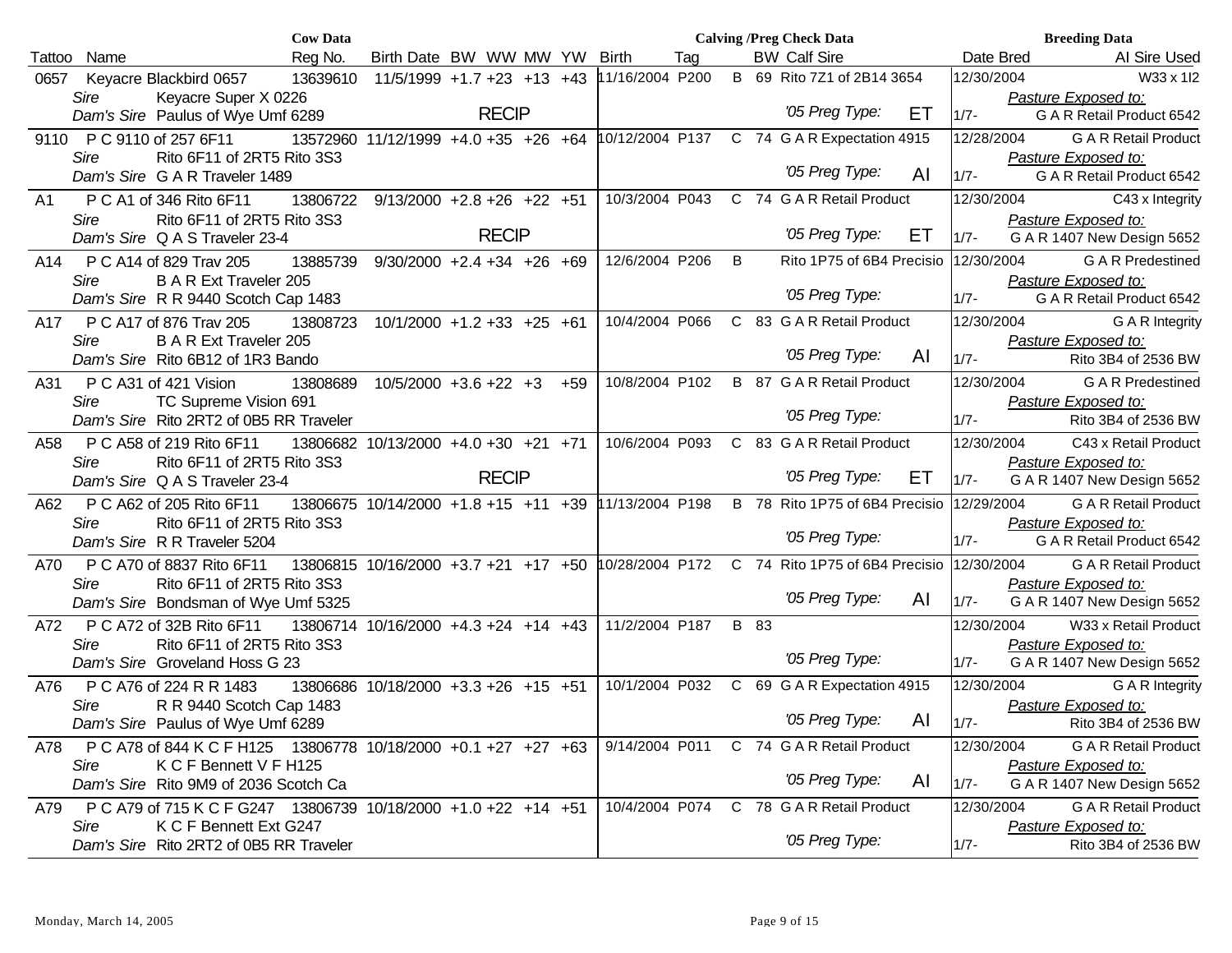|            |                        | <b>Cow Data</b>                                                      |                                      |  |       |                 |     |   | <b>Calving /Preg Check Data</b> |                                  |    |            | <b>Breeding Data</b>        |
|------------|------------------------|----------------------------------------------------------------------|--------------------------------------|--|-------|-----------------|-----|---|---------------------------------|----------------------------------|----|------------|-----------------------------|
| Tattoo     | Name                   | Reg No.                                                              | Birth Date BW WW MW YW               |  |       | <b>Birth</b>    | Tag |   | <b>BW Calf Sire</b>             |                                  |    | Date Bred  | Al Sire Used                |
| 0749       | Keyacre Blackbird 0749 |                                                                      | 13904005 10/22/2000 +0.4 +23 +22 +44 |  |       | 10/5/2004 P075  |     |   |                                 | B 83 G A R Expectation 4915      |    | 12/30/2004 | <b>G A R Retail Product</b> |
|            | Sire                   | G A R Sleep Easy 1009                                                |                                      |  |       |                 |     |   |                                 |                                  |    |            | Pasture Exposed to:         |
|            |                        | Dam's Sire Lawton of Wye Umf 7118                                    |                                      |  |       |                 |     |   |                                 | '05 Preg Type:                   | AI | $1/7 -$    | G A R Retail Product 6542   |
| A87        |                        | P C A87 of A007 R R 1483                                             | 13808732 10/23/2000 +3.5 +32 +8      |  | $+65$ | 10/4/2004 P061  |     |   |                                 | C 78 G A R Expectation 4915      |    | 12/30/2004 | <b>G A R Retail Product</b> |
|            | Sire                   | R R 9440 Scotch Cap 1483                                             |                                      |  |       |                 |     |   |                                 |                                  |    |            | Pasture Exposed to:         |
|            |                        | Dam's Sire Tehama Bando 155                                          |                                      |  |       |                 |     |   |                                 | '05 Preg Type:                   |    | $1/7 -$    | Rito 3B4 of 2536 BW         |
| 0720       | Keyacre Blackbird 0720 | 13904123                                                             | $11/1/2000 +0.7 +34 +22 +63$         |  |       | 10/6/2004 P085  |     |   |                                 | C 83 G A R Expectation 4915      |    | 12/30/2004 | <b>G A R Retail Product</b> |
|            | Sire                   | Rito 8A8 of 6N34 Discovery                                           |                                      |  |       |                 |     |   |                                 |                                  |    |            | Pasture Exposed to:         |
|            |                        | Dam's Sire Keyacre Super X 0226                                      |                                      |  |       |                 |     |   |                                 | '05 Preg Type:                   |    | $1/7 -$    | G A R Retail Product 6542   |
|            |                        | A111 P C A111 of 732 K C F G247 13806742                             | $11/9/2000 + 1.7 + 26 + 23 + 62$     |  |       | 10/6/2004 P087  |     |   |                                 | C 78 G A R Retail Product        |    | 12/30/2004 | <b>GAR</b> Predestined      |
|            | Sire                   | K C F Bennett Ext G247                                               |                                      |  |       |                 |     |   |                                 |                                  |    |            | Pasture Exposed to:         |
|            |                        | Dam's Sire R R 9440 Scotch Cap 1483                                  |                                      |  |       |                 |     |   |                                 | '05 Preg Type:                   | AI | $1/7 -$    | Rito 3B4 of 2536 BW         |
|            |                        | A112 P C A112 of 749 K C F G247 13806750                             | $11/9/2000 + 0.5 + 17 + 18 + 48$     |  |       | 10/3/2004 P040  |     |   |                                 | B 74 G A R Expectation 4915      |    | 12/30/2004 | G A R Integrity             |
|            | Sire                   | K C F Bennett Ext G247                                               |                                      |  |       |                 |     |   |                                 |                                  |    |            | Pasture Exposed to:         |
|            |                        | Dam's Sire Rito 9M9 of 2036 Scotch Ca                                |                                      |  |       |                 |     |   |                                 | '05 Preg Type:                   | AI | $1/7 -$    | Rito 3B4 of 2536 BW         |
|            |                        | A115 P C A115 of 873 K C F H125 13806789 11/16/2000 +0.1 +33 +22 +66 |                                      |  |       | 10/12/2004 P135 |     |   |                                 | C 74 G A R Retail Product        |    | 12/30/2004 | C43 x Integrity             |
|            | <b>Sire</b>            | K C F Bennett V F H125                                               |                                      |  |       |                 |     |   |                                 |                                  |    |            | Pasture Exposed to:         |
|            |                        | Dam's Sire Rito 6B12 of 1R3 Bando                                    |                                      |  |       |                 |     |   |                                 | '05 Preg Type:                   |    | $1/7 -$    | G A R 1407 New Design 5652  |
| <b>B2</b>  | PC B2 of 957 Rito 6l6  | 14069332                                                             | 8/19/2001 +0.8 +29 +23 +65           |  |       | 10/7/2004 P095  |     |   |                                 | <b>B</b> 87 G A R Retail Product |    | 12/28/2004 | <b>G A R Integrity</b>      |
|            | Sire                   | Rito 6l6 of 4B20 6807                                                |                                      |  |       |                 |     |   |                                 |                                  |    |            | Pasture Exposed to:         |
|            | Dam's Sire Gibb Illini |                                                                      |                                      |  |       |                 |     |   |                                 | '05 Preg Type:                   |    | $1/7 -$    | Rito 3B4 of 2536 BW         |
| B4         | PC B4 of 941 Rito 6l6  | 14069324                                                             | 8/20/2001 +0.7 +32 +17 +70           |  |       | 10/4/2004 P068  |     |   |                                 | B 69 G A R Expectation 4915      |    | 12/30/2004 | <b>G A R Retail Product</b> |
|            | Sire                   | Rito 6l6 of 4B20 6807                                                |                                      |  |       |                 |     |   |                                 | '05 Preg Type:                   |    |            | Pasture Exposed to:         |
|            |                        | Dam's Sire IHLLFR4 Ext 738                                           |                                      |  |       |                 |     |   |                                 |                                  | AI | $1/7 -$    | Rito 3B4 of 2536 BW         |
| B6         |                        | PC B6 of 940 BAR Trav 205<br>14069321                                | $8/20/2001$ +0.8 +39 +27 +71         |  |       | 10/9/2004 P112  |     |   |                                 | C 74 G A R Expectation 4915      |    | 12/30/2004 | <b>G A R Retail Product</b> |
|            | Sire                   | <b>B A R Ext Traveler 205</b>                                        |                                      |  |       |                 |     |   |                                 | '05 Preg Type:                   |    |            | Pasture Exposed to:         |
|            |                        | Dam's Sire R R Daquantae 789E                                        |                                      |  |       |                 |     |   |                                 |                                  | AI | $1/7 -$    | Rito 3B4 of 2536 BW         |
| B9         | PC B9 of 9120 Rito 6l6 | 14069395                                                             | $8/23/2001$ +0.4 +33 +21 +70         |  |       | 10/30/2004 P181 |     |   |                                 | C 60 Rito 1P75 of 6B4 Precisio   |    | 12/30/2004 | <b>GAR</b> Predestined      |
|            | Sire                   | Rito 6l6 of 4B20 6807                                                |                                      |  |       |                 |     |   |                                 | '05 Preg Type:                   |    |            | Pasture Exposed to:         |
|            |                        | Dam's Sire LLF 187 Rito 9FB3 569                                     |                                      |  |       |                 |     |   |                                 |                                  |    | $1/7 -$    | Rito 3B4 of 2536 BW         |
| <b>B11</b> | PC B11 of 983 Rito 6l6 | 14069346                                                             | $8/25/2001$ +0.7 +28 +21             |  | $+63$ | 10/30/2004 P059 |     | B |                                 | 69 G A R Retail Product          |    | 12/30/2004 | <b>G A R Integrity</b>      |
|            | Sire                   | Rito 6l6 of 4B20 6807                                                |                                      |  |       |                 |     |   |                                 | '05 Preg Type:                   | Al |            | Pasture Exposed to:         |
|            |                        | Dam's Sire Rito 6B12 of 1R3 Bando                                    |                                      |  |       |                 |     |   |                                 |                                  |    | $1/7 -$    | Rito 3B4 of 2536 BW         |
| <b>B14</b> |                        | PC B14 of 903 BAR Trav 205 14069303                                  | $8/26/2001 -1.4 +28 +16 +64$         |  |       | 10/30/2004 P180 |     |   |                                 | B 78 Rito 1P75 of 6B4 Precisio   |    | 12/30/2004 | <b>G A R Predestined</b>    |
|            | Sire                   | Rito 6l6 of 4B20 6807                                                |                                      |  |       |                 |     |   |                                 | '05 Preg Type:                   |    |            | Pasture Exposed to:         |
|            |                        | Dam's Sire R R Daquantae 789E                                        |                                      |  |       |                 |     |   |                                 |                                  |    | $1/7 -$    | Rito 3B4 of 2536 BW         |
| <b>B30</b> |                        | PC B30 of 9193 GAR Expect 14073947                                   | $10/1/2001$ +2.8 +33 +15 +61         |  |       | 10/4/2004 P059  |     |   |                                 | B 78 G A R Expectation 4915      |    | 12/30/2004 | G A R Integrity             |
|            | Sire                   | G A R Expectation 4915                                               |                                      |  |       |                 |     |   |                                 | '05 Preg Type:                   |    |            | Pasture Exposed to:         |
|            |                        | Dam's Sire Mackay of Wye Umf 6055                                    |                                      |  |       |                 |     |   |                                 |                                  |    | $1/7 -$    | Rito 3B4 of 2536 BW         |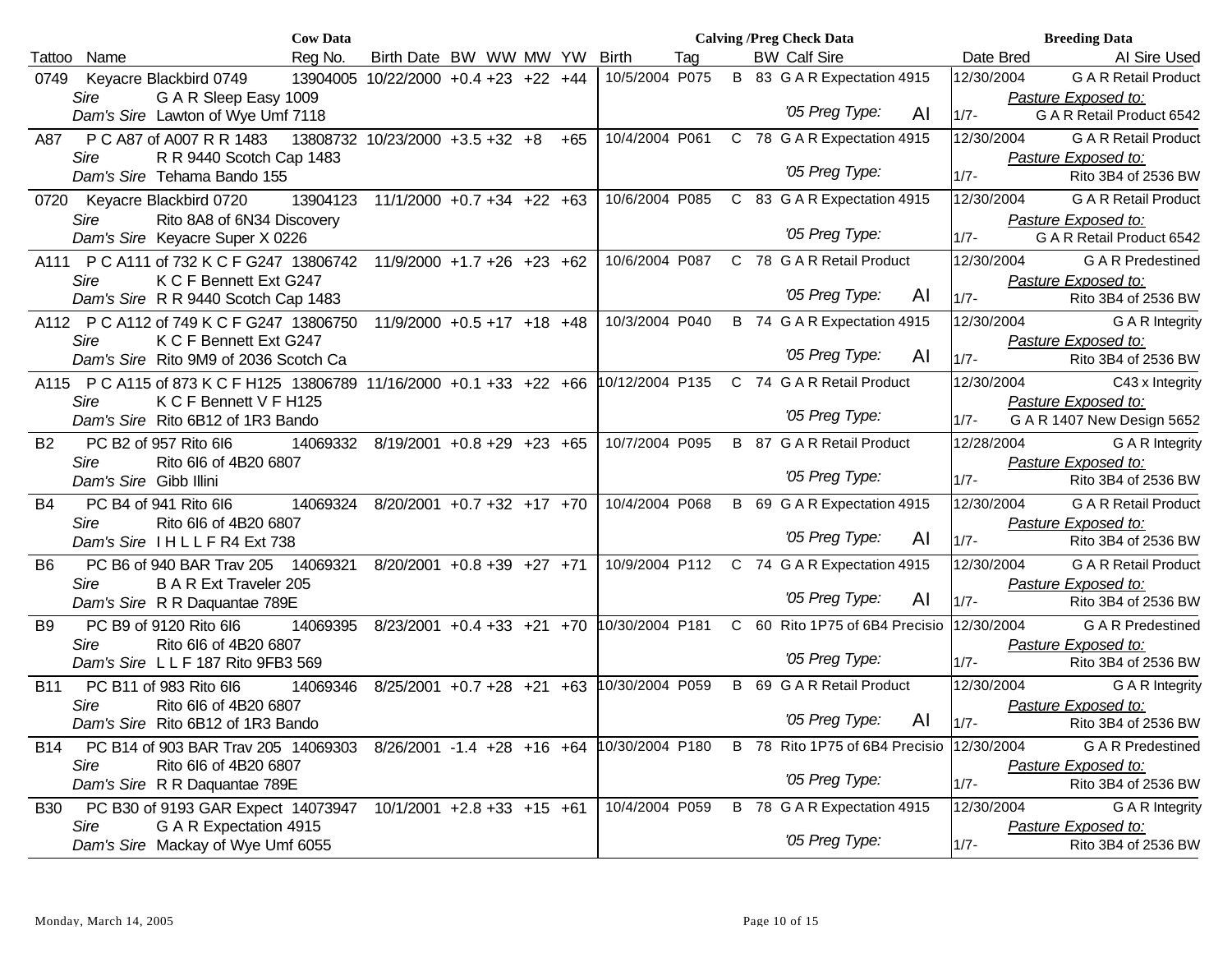|            |                                                               | <b>Cow Data</b> |                                      |                                  |  |                                            |     | <b>Calving /Preg Check Data</b>                           |    |            | <b>Breeding Data</b>        |
|------------|---------------------------------------------------------------|-----------------|--------------------------------------|----------------------------------|--|--------------------------------------------|-----|-----------------------------------------------------------|----|------------|-----------------------------|
| Tattoo     | Name                                                          | Reg No.         | Birth Date BW WW MW YW               |                                  |  | <b>Birth</b>                               | Tag | <b>BW Calf Sire</b>                                       |    | Date Bred  | AI Sire Used                |
| <b>B39</b> | PC B39 of 715 Spectrum                                        | 14069252        |                                      | $10/6/2001 + 0.6 + 27 + 18 + 54$ |  | 10/11/2004 P118                            |     | <b>B</b> 87 G A R Retail Product                          |    | 12/29/2004 | G A R Integrity             |
|            | Bon View Spectrum 1176<br>Sire                                |                 |                                      |                                  |  |                                            |     |                                                           |    |            | Pasture Exposed to:         |
|            | Dam's Sire Rito 2RT2 of 0B5 RR Traveler                       |                 |                                      |                                  |  |                                            |     | '05 Preg Type:                                            | AI | $1/7 -$    | Rito 3B4 of 2536 BW         |
| B43        | PC B43 of 313 GAR Expect 14069186                             |                 |                                      | $10/8/2001$ +2.2 +37 +16 +73     |  |                                            |     |                                                           |    | 12/30/2004 | <b>G A R Retail Product</b> |
|            | G A R Expectation 4915<br>Sire                                |                 |                                      |                                  |  |                                            |     |                                                           |    |            | Pasture Exposed to:         |
|            | Dam's Sire Tehama Bando 155                                   |                 |                                      |                                  |  |                                            |     | '05 Preg Type:                                            | AI | $1/7 -$    | G A R Retail Product 6542   |
| <b>B44</b> | PC B44 of 9105 Spectrum                                       | 14073946        |                                      |                                  |  | 10/8/2001 +1.9 +26 +19 +47 10/22/2004 P154 |     | C 78 Rito 1P75 of 6B4 Precisio                            |    | 12/30/2004 | <b>G A R Retail Product</b> |
|            | Bon View Spectrum 1176<br>Sire                                |                 |                                      |                                  |  |                                            |     |                                                           |    |            | Pasture Exposed to:         |
|            | Dam's Sire Bartor of Wye Umf 5609                             |                 |                                      |                                  |  |                                            |     | '05 Preg Type:                                            | AI | $1/7 -$    | Rito 3B4 of 2536 BW         |
| <b>B49</b> | PC B49 of 709 GAR Expect 14069250                             |                 | $10/8/2001$ +1.6 +37 +17 +77         |                                  |  | 10/6/2004 P092                             |     | C 87 G A R Retail Product                                 |    | 12/30/2004 | <b>G A R Retail Product</b> |
|            | G A R Expectation 4915<br>Sire                                |                 |                                      |                                  |  |                                            |     |                                                           |    |            | Pasture Exposed to:         |
|            | Dam's Sire R R 9440 Scotch Cap 1483                           |                 |                                      |                                  |  |                                            |     | '05 Preg Type:                                            | AI | $1/7 -$    | Rito 3B4 of 2536 BW         |
| <b>B54</b> | PC B54 of 851 Rito 6l6                                        |                 | 14069286 10/10/2001 +1.6 +33 +21 +67 |                                  |  | 10/6/2004 P090                             |     | B 74 G A R Expectation 4915                               |    | 12/30/2004 | <b>GAR</b> Predestined      |
|            | Rito 6l6 of 4B20 6807<br>Sire                                 |                 |                                      |                                  |  |                                            |     |                                                           |    |            | Pasture Exposed to:         |
|            | Dam's Sire Rito 9FB3 of 5H11 Fullback                         |                 |                                      |                                  |  |                                            |     | '05 Preg Type:                                            | AI | $1/7 -$    | Rito 3B4 of 2536 BW         |
| <b>B55</b> | PC B55 of 219 Spectrum                                        |                 | 14069168 10/10/2001 +2.6 +28 +19 +56 |                                  |  | 10/13/2004 P138                            |     | B 65 G A R Expectation 4915                               |    | 12/29/2004 | G A R Integrity             |
|            | Sire<br>Bon View Spectrum 1176                                |                 |                                      |                                  |  |                                            |     |                                                           |    |            | Pasture Exposed to:         |
|            | Dam's Sire Q A S Traveler 23-4                                |                 |                                      |                                  |  |                                            |     | '05 Preg Type:                                            |    | $1/7 -$    | Rito 3B4 of 2536 BW         |
| <b>B58</b> | PC B58 of 689 Spectrum                                        |                 | 14069230 10/11/2001 +3.3 +31 +20 +63 |                                  |  | 10/28/2004 P173                            |     | C 74 Rito 1P75 of 6B4 Precisio                            |    | 12/30/2004 | <b>GAR</b> Predestined      |
|            | Bon View Spectrum 1176<br>Sire                                |                 |                                      |                                  |  |                                            |     |                                                           |    |            | Pasture Exposed to:         |
|            | Dam's Sire R R 9440 Scotch Cap 1483                           |                 |                                      |                                  |  |                                            |     | '05 Preg Type:                                            |    | $1/7 -$    | Rito 3B4 of 2536 BW         |
| B62        | PC B62 of 213 GAR Expect 14069159 10/11/2001 +1.1 +27 +14 +54 |                 |                                      |                                  |  | 10/4/2004 P067                             |     | C 60 G A R Expectation 4915                               |    | 12/30/2004 | G A R Integrity             |
|            | Sire<br>G A R Expectation 4915                                |                 |                                      |                                  |  |                                            |     |                                                           |    |            | Pasture Exposed to:         |
|            | Dam's Sire Paulus of Wye Umf 6289                             |                 |                                      |                                  |  |                                            |     | '05 Preg Type:                                            | AI | $1/7 -$    | Rito 3B4 of 2536 BW         |
| B65        | PC B65 of 542 GAR Expect 14069223 10/11/2001 +0.2 +37 +19 +70 |                 |                                      |                                  |  | 11/9/2004 P194                             |     | C 69 Rito 1P75 of 6B4 Precisio                            |    | 12/30/2004 | <b>G A R Retail Product</b> |
|            | G A R Expectation 4915<br>Sire                                |                 |                                      |                                  |  |                                            |     |                                                           |    |            | Pasture Exposed to:         |
|            | Dam's Sire Paramont Ambush 2172                               |                 |                                      |                                  |  |                                            |     | '05 Preg Type:                                            | AI | $1/7 -$    | Rito 3B4 of 2536 BW         |
| 0807       | Keyacre Georgina 0807                                         |                 | 14202480 10/14/2001 +1.1 +37 +28 +70 |                                  |  | 10/6/2004 P089                             |     | B 78 G A R Expectation 4915                               |    | 12/30/2004 | <b>GAR</b> Predestined      |
|            | Sire<br>Gibb Illini                                           |                 |                                      |                                  |  |                                            |     |                                                           |    |            | Pasture Exposed to:         |
|            | Dam's Sire Keyacre Super X 0226                               |                 |                                      |                                  |  |                                            |     | '05 Preg Type:                                            | AI | $1/7 -$    | Rito 3B4 of 2536 BW         |
| 0845       | Keyacre Band 0845                                             |                 | 14202567 10/14/2001 +0.4 +31 +15 +66 |                                  |  | 10/11/2004 P117                            |     | <b>B</b> 78 G A R Retail Product                          |    | 12/30/2004 | <b>G A R Retail Product</b> |
|            | Rito 6l6 of 4B20 6807<br>Sire                                 |                 |                                      |                                  |  |                                            |     |                                                           |    |            | Pasture Exposed to:         |
|            | Dam's Sire Rito 2RT2 of 0B5 RR Traveler                       |                 |                                      |                                  |  |                                            |     | '05 Preg Type:                                            | Al | $1/7 -$    | Rito 3B4 of 2536 BW         |
| 0856       | Keyacre Rita 5F22 0856                                        |                 | 14202563 10/15/2001 +1.0 +30 +26 +62 |                                  |  |                                            |     | 11/8/2004 P192 C 69 Rito 2A28 of Rita 0l12 205 12/30/2004 |    |            | <b>G A R Predestined</b>    |
|            | Sire<br>Basin Rainmaker 814Z                                  |                 |                                      |                                  |  |                                            |     |                                                           |    |            | Pasture Exposed to:         |
|            | Dam's Sire Rito 7Z1 of 2B14 3654                              |                 |                                      |                                  |  |                                            |     | '05 Preg Type:                                            | AI | $1/7 -$    | G A R Retail Product 6542   |
| B73        | PC B73 of 32B GAR Expect 14069194 10/15/2001 +3.3 +43 +15 +73 |                 |                                      |                                  |  | 10/8/2004 P101                             |     | C 78 G A R Expectation 4915                               |    | 12/30/2004 | G A R Integrity             |
|            | G A R Expectation 4915<br>Sire                                |                 |                                      |                                  |  |                                            |     |                                                           |    |            | Pasture Exposed to:         |
|            | Dam's Sire Groveland Hoss G 23                                |                 |                                      |                                  |  |                                            |     | '05 Preg Type:                                            |    | $1/7 -$    | Rito 3B4 of 2536 BW         |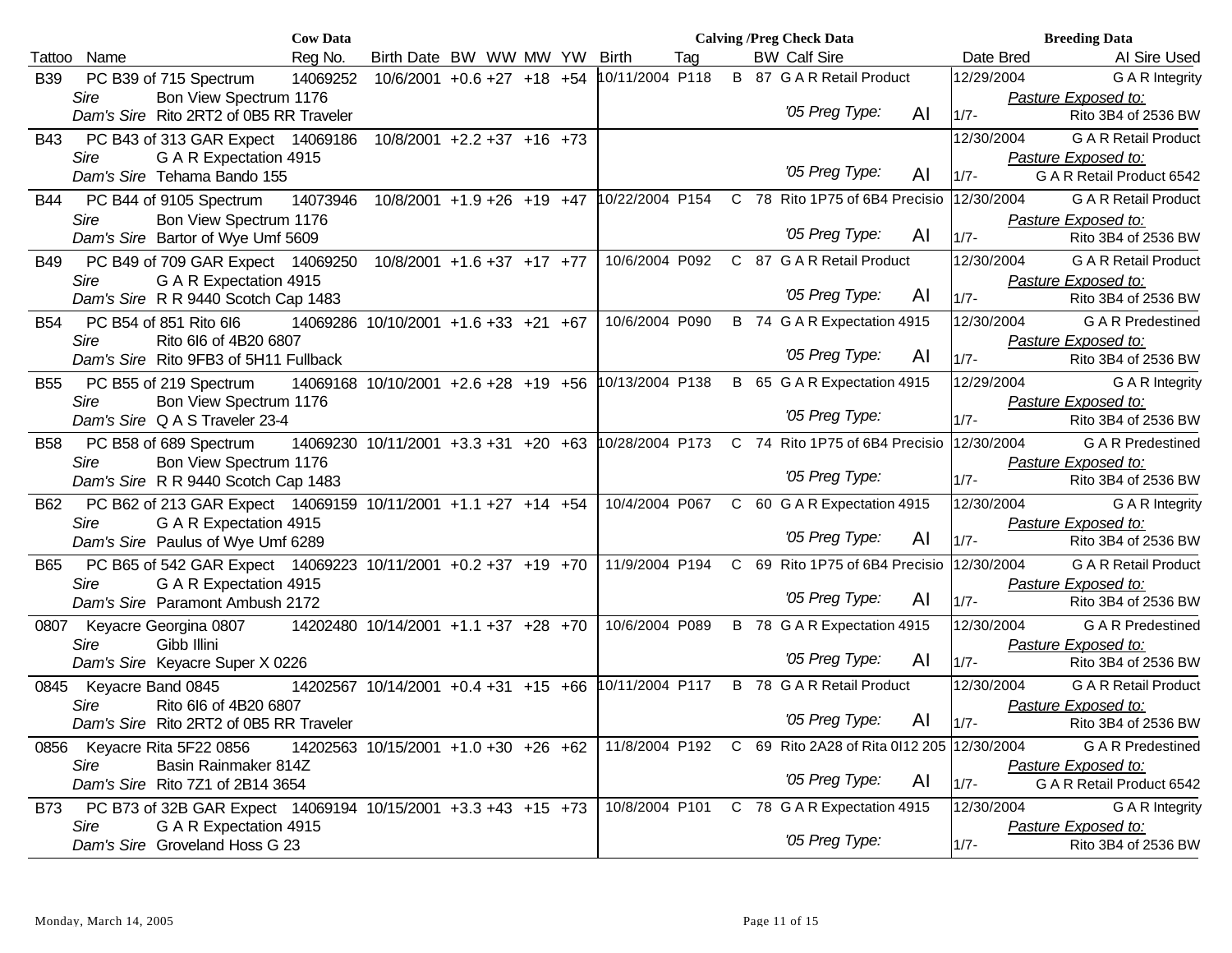|            |                                                                                                                           | <b>Cow Data</b> |                                      |  |                 |     |  | <b>Calving /Preg Check Data</b>           |    |            | <b>Breeding Data</b>                               |
|------------|---------------------------------------------------------------------------------------------------------------------------|-----------------|--------------------------------------|--|-----------------|-----|--|-------------------------------------------|----|------------|----------------------------------------------------|
| Tattoo     | Name                                                                                                                      | Reg No.         | Birth Date BW WW MW YW               |  | <b>Birth</b>    | Tag |  | <b>BW Calf Sire</b>                       |    | Date Bred  | AI Sire Used                                       |
| <b>B76</b> | PC B76 of 508 Rito 6l6                                                                                                    |                 | 14069220 10/15/2001 +0.3 +35 +23 +64 |  | 10/27/2004 P164 |     |  | C 65 Rito 1P75 of 6B4 Precisio            |    | 12/30/2004 | G A R Integrity                                    |
|            | Sire<br>Rito 6l6 of 4B20 6807                                                                                             |                 |                                      |  |                 |     |  |                                           |    |            | Pasture Exposed to:                                |
|            | Dam's Sire Paramont Ambush 2172                                                                                           |                 |                                      |  |                 |     |  | '05 Preg Type:                            | AI | $1/7 -$    | Rito 3B4 of 2536 BW                                |
| B78        | PC B78 of 466 GAR Expect 14069214 10/15/2001 +3.2 +34 +16 +69                                                             |                 |                                      |  | 10/2/2004 P037  |     |  | B 78 G A R Expectation 4915               |    | 12/30/2004 | <b>G A R Predestined</b>                           |
|            | G A R Expectation 4915<br>Sire                                                                                            |                 |                                      |  |                 |     |  |                                           |    |            | Pasture Exposed to:                                |
|            | Dam's Sire P C Rambo 217 of 465 T                                                                                         |                 |                                      |  |                 |     |  | '05 Preg Type:                            |    | $1/7 -$    | Rito 3B4 of 2536 BW                                |
|            | 0775 Keyacre Heather Bloom 0775 14202521 10/16/2001 +1.0 +37 +26 +68                                                      |                 |                                      |  | 9/29/2004 P024  |     |  | C 78 G A R Expectation 4915               |    | 12/30/2004 | <b>G A R Predestined</b>                           |
|            | Rito 8A8 of 6N34 Discovery<br>Sire                                                                                        |                 |                                      |  |                 |     |  |                                           |    |            | Pasture Exposed to:                                |
|            | Dam's Sire Basin Rainmaker 814Z                                                                                           |                 |                                      |  |                 |     |  | '05 Preg Type:                            | AI | $1/7 -$    | Rito 3B4 of 2536 BW                                |
|            | 0838 Keyacre Miss Copeland 0838 14202473 10/16/2001 +0.1 +18 +11 +36                                                      |                 |                                      |  | 10/3/2004 P042  |     |  | C 69 G A R Expectation 4915               |    | 12/30/2004 | <b>GAR</b> Predestined                             |
|            | Sire<br>Paramont Ambush 2172                                                                                              |                 |                                      |  |                 |     |  |                                           |    |            | Pasture Exposed to:                                |
|            | Dam's Sire Lawton of Wye Umf 7118                                                                                         |                 |                                      |  |                 |     |  | '05 Preg Type:                            |    | $1/7 -$    | Rito 3B4 of 2536 BW                                |
| B79        | PC B79 of 749 GAR Expect 14069261 10/16/2001 +3.4 +38 +17 +75   10/27/2004 P162                                           |                 |                                      |  |                 |     |  | B 74 Rito 1P75 of 6B4 Precisio            |    | 12/29/2004 | <b>GAR</b> Predestined                             |
|            | G A R Expectation 4915<br>Sire                                                                                            |                 |                                      |  |                 |     |  | '05 Preg Type:                            |    |            | Pasture Exposed to:                                |
|            | Dam's Sire Rito 9M9 of 2036 Scotch Ca                                                                                     |                 |                                      |  |                 |     |  |                                           | AI | $1/7 -$    | Rito 3B4 of 2536 BW                                |
| <b>B88</b> | PC B88 of 834 GAR Expect 14069280 10/17/2001 +2.5 +34 +17 +71 10/15/2004 P143                                             |                 |                                      |  |                 |     |  | B 78 G A R Expectation 4915               |    | 12/30/2004 | <b>GAR</b> Predestined                             |
|            | Sire<br>G A R Expectation 4915                                                                                            |                 |                                      |  |                 |     |  | '05 Preg Type:                            | AI |            | Pasture Exposed to:                                |
|            | Dam's Sire R R 9440 Scotch Cap 1483                                                                                       |                 |                                      |  |                 |     |  |                                           |    | $1/7 -$    | Rito 3B4 of 2536 BW                                |
| <b>B89</b> | PC B89 of 334 GAR Expect 14069197 10/17/2001 +3.1 +35 +17 +68                                                             |                 |                                      |  | 10/4/2004 P058  |     |  | C 83 G A R Expectation 4915               |    | 12/30/2004 | <b>GAR</b> Predestined                             |
|            | G A R Expectation 4915<br>Sire<br>Dam's Sire Rito 1H21 of 2036 Rito 9J9                                                   |                 |                                      |  |                 |     |  | '05 Preg Type:                            |    | $1/7 -$    | Pasture Exposed to:<br>Rito 3B4 of 2536 BW         |
|            | 0850 Keyacre Georgina 0850                                                                                                |                 | 14202554 10/18/2001 +2.3 +41 +18 +73 |  | 9/30/2004 P026  |     |  | C 69 G A R Expectation 4915               |    | 12/29/2004 | <b>GAR</b> Predestined                             |
|            | Sire<br>Rito 9l13 of 7J15 Rito 6l6                                                                                        |                 |                                      |  |                 |     |  |                                           |    |            | Pasture Exposed to:                                |
|            | Dam's Sire Umf Leete of Wye 7462                                                                                          |                 |                                      |  |                 |     |  | '05 Preg Type:                            | AI | $1/7 -$    | Rito 3B4 of 2536 BW                                |
| 0782       | Keyacre Copeland 0782                                                                                                     |                 | 14202527 10/20/2001 +1.2 +33 +20 +65 |  | 11/9/2004 P190  |     |  | C 83 Rito 2A28 of Rita 0112 205           |    | 12/30/2004 | W33 x 1I2                                          |
|            | Rito 8A8 of 6N34 Discovery<br>Sire                                                                                        |                 |                                      |  |                 |     |  |                                           |    |            | Pasture Exposed to:                                |
|            | Dam's Sire Rito 2RT2 of 0B5 RR Traveler                                                                                   |                 |                                      |  |                 |     |  | '05 Preg Type:                            |    | $1/7 -$    | G A R Retail Product 6542                          |
|            | 0792 Keyacre Erica 0792                                                                                                   |                 | 14202441 10/20/2001 +1.3 +21 +15 +43 |  |                 |     |  |                                           |    | 1/7/2005   |                                                    |
|            | Sire<br>Rito 7Z1 of 2B14 3654                                                                                             |                 |                                      |  |                 |     |  | '05 Preg Type:                            |    |            | Pasture Exposed to:                                |
|            | Dam's Sire Butler of Wye                                                                                                  |                 |                                      |  |                 |     |  |                                           |    | $1/7 -$    | G A R 1407 New Design 5652                         |
| 0821       | Keyacre Everbloom 0821                                                                                                    |                 | 14202502 10/20/2001 +0.6 +28 +20 +55 |  | 10/17/2004 P146 |     |  | C 65 G A R Retail Product                 |    | 12/30/2004 | G A R Integrity                                    |
|            | Rito 8A8 of 6N34 Discovery<br>Sire                                                                                        |                 |                                      |  |                 |     |  | '05 Preg Type:                            |    | $1/7 -$    | Pasture Exposed to:                                |
|            | Dam's Sire Umf Leete of Wye 7462                                                                                          |                 |                                      |  |                 |     |  |                                           |    |            | Rito 3B4 of 2536 BW                                |
| 0826       | Keyacre Queen Mother 0826 14202505 10/20/2001 +0.3 +27 +19 +52 10/27/2004 P166 C 55 Rito 2A28 of Rita 0112 205 12/29/2004 |                 |                                      |  |                 |     |  |                                           |    |            | <b>GAR</b> Predestined<br>Pasture Exposed to:      |
|            | Sire<br>Rito 8A8 of 6N34 Discovery<br>Dam's Sire Umf Leete of Wye 7462                                                    |                 |                                      |  |                 |     |  | '05 Preg Type:                            | AI | $1/7 -$    | G A R Retail Product 6542                          |
|            |                                                                                                                           |                 |                                      |  |                 |     |  | 10/15/2004 P142 C 74 G A R Retail Product |    | 12/30/2004 |                                                    |
| 0858       | Keyacre Blackbird 0858<br>Rito 6l6 of 4B20 6807<br>Sire                                                                   |                 | 14202549 10/20/2001 +1.3 +44 +20 +78 |  |                 |     |  |                                           |    |            | <b>G A R Retail Product</b><br>Pasture Exposed to: |
|            | Dam's Sire Keyacre Super X 0226                                                                                           |                 |                                      |  |                 |     |  | '05 Preg Type:                            |    | $1/7 -$    | Rito 3B4 of 2536 BW                                |
|            |                                                                                                                           |                 |                                      |  |                 |     |  |                                           |    |            |                                                    |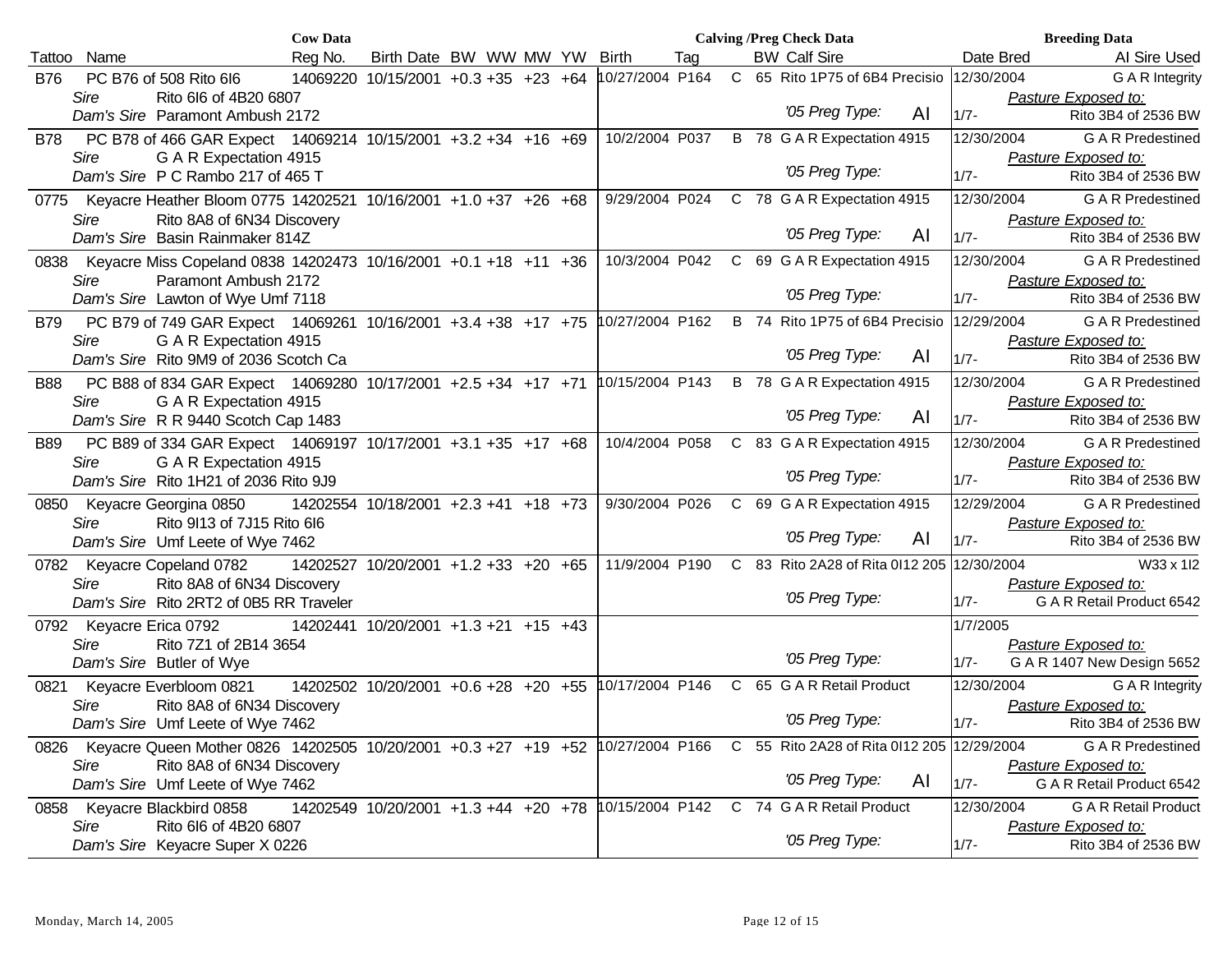|                |                                | <b>Cow Data</b>                                                  |                                                      |  |  |                 |     |  | <b>Calving /Preg Check Data</b>            |    |            | <b>Breeding Data</b>                             |
|----------------|--------------------------------|------------------------------------------------------------------|------------------------------------------------------|--|--|-----------------|-----|--|--------------------------------------------|----|------------|--------------------------------------------------|
| Name<br>Tattoo |                                | Reg No.                                                          | Birth Date BW WW MW YW Birth                         |  |  |                 | Tag |  | <b>BW Calf Sire</b>                        |    | Date Bred  | AI Sire Used                                     |
| 0865           | Keyacre Everbloom 0865         |                                                                  | 14202568 10/20/2001 +2.1 +37 +20 +72                 |  |  | 10/28/2004 P175 |     |  | B 74 Rito 2A28 of Rita 0112 205 12/30/2004 |    |            | <b>GAR</b> Predestined                           |
| Sire           |                                | Rito 9113 of 7J15 Rito 6I6                                       |                                                      |  |  |                 |     |  |                                            |    |            | Pasture Exposed to:                              |
|                |                                | Dam's Sire Basin Rainmaker 814Z                                  |                                                      |  |  |                 |     |  | '05 Preg Type:                             | AI | $1/7 -$    | G A R Retail Product 6542                        |
| <b>B91</b>     | PC B91 of 859 Spectrum         |                                                                  | 14069288 10/20/2001 +2.6 +34 +24 +62 10/12/2004 P134 |  |  |                 |     |  | C 78 G A R Expectation 4915                |    | 12/30/2004 | <b>G A R Retail Product</b>                      |
| Sire           |                                | Bon View Spectrum 1176                                           |                                                      |  |  |                 |     |  | '05 Preg Type:                             |    |            | Pasture Exposed to:                              |
|                |                                | Dam's Sire Rito 6B12 of 1R3 Bando                                |                                                      |  |  |                 |     |  |                                            | AI | $1/7 -$    | Rito 3B4 of 2536 BW                              |
| B94            | PC B94 of 799 Spectrum         |                                                                  | 14069269 10/20/2001 +1.9 +29 +19 +56                 |  |  | 10/4/2004 P069  |     |  | C 83 G A R Expectation 4915                |    | 12/28/2004 | <b>G A R Integrity</b>                           |
| Sire           |                                | Bon View Spectrum 1176                                           |                                                      |  |  |                 |     |  | '05 Preg Type:                             |    |            | Pasture Exposed to:                              |
|                |                                | Dam's Sire P C 588 of 9J1 2RT2                                   |                                                      |  |  |                 |     |  |                                            | AI | $1/7 -$    | Rito 3B4 of 2536 BW                              |
|                | 0778 Keyacre Blackbird 0778    |                                                                  | 14202464 10/21/2001 +0.6 +24 +21 +51                 |  |  | 10/1/2004 P031  |     |  | C 69 G A R Retail Product                  |    | 12/30/2004 | <b>GAR</b> Predestined                           |
| Sire           |                                | Rito 7Z1 of 2B14 3654                                            |                                                      |  |  |                 |     |  | '05 Preg Type:                             | AI | $1/7 -$    | Pasture Exposed to:<br>Rito 3B4 of 2536 BW       |
|                |                                | Dam's Sire Lawton of Wye Umf 7118                                |                                                      |  |  |                 |     |  |                                            |    |            |                                                  |
| 0839           | Keyacre Rita 0E9 0839          |                                                                  | 14202417 10/21/2001 +1.7 +32 +26 +64                 |  |  | 11/13/2004 P197 |     |  | C 74 Rito 2A28 of Rita 0112 205 12/30/2004 |    |            | <b>G A R Retail Product</b>                      |
| Sire           |                                | Westwind Rito 8503 D J H 0<br>Dam's Sire Tehama Bando 155        |                                                      |  |  |                 |     |  | '05 Preg Type:                             | AI | $1/7 -$    | Pasture Exposed to:<br>G A R Retail Product 6542 |
|                |                                |                                                                  |                                                      |  |  |                 |     |  | B 69 Rito 2A28 of Rita 0112 205 12/30/2004 |    |            |                                                  |
| Sire           | 0880 Keyacre Betty 0880        | Rito 9l13 of 7J15 Rito 6l6                                       | 14202561 10/23/2001 +1.3 +35 +17 +63 10/27/2004 P161 |  |  |                 |     |  |                                            |    |            | <b>G A R Retail Product</b>                      |
|                |                                | Dam's Sire Umf Leete of Wye 7462                                 |                                                      |  |  |                 |     |  | '05 Preg Type:                             | AI | $1/7 -$    | Pasture Exposed to:<br>Rito 3B4 of 2536 BW       |
|                | Keyacre Erica Eva 0851         |                                                                  |                                                      |  |  | 10/24/2004 P156 |     |  | B 87 Rito 2A28 of Rita 0112 205 12/30/2004 |    |            | <b>G A R Retail Product</b>                      |
| 0851<br>Sire   |                                | Rito 9113 of 7J15 Rito 6I6                                       | 14202546 10/24/2001 +1.9 +42 +17 +73                 |  |  |                 |     |  |                                            |    |            | Pasture Exposed to:                              |
|                |                                | Dam's Sire Keyacre Super X 0226                                  |                                                      |  |  |                 |     |  | '05 Preg Type:                             | AI | $1/7 -$    | Rito 3B4 of 2536 BW                              |
|                | 0832 Keyacre Evening Tint 0832 |                                                                  | 14202507 10/27/2001 +1.2 +33 +23 +59                 |  |  | 10/2/2004 P038  |     |  | C 74 G A R Retail Product                  |    | 12/30/2004 | <b>G A R Retail Product</b>                      |
| Sire           |                                | Rito 8A8 of 6N34 Discovery                                       |                                                      |  |  |                 |     |  |                                            |    |            | Pasture Exposed to:                              |
|                |                                | Dam's Sire Umf Leete of Wye 7462                                 |                                                      |  |  |                 |     |  | '05 Preg Type:                             |    | $1/7 -$    | Rito 3B4 of 2536 BW                              |
| 0842           | Keyacre Georgina 0842          |                                                                  | 14202569 10/27/2001 +1.9 +38 +21 +74                 |  |  | 10/27/2004 P163 |     |  | C 60 Rito 2A28 of Rita 0112 205 12/30/2004 |    |            | <b>GAR</b> Predestined                           |
| Sire           |                                | Rito 9113 of 7J15 Rito 6I6                                       |                                                      |  |  |                 |     |  | '05 Preg Type:                             |    |            | Pasture Exposed to:                              |
|                |                                | Dam's Sire Rito 7Z1 of 2B14 3654                                 |                                                      |  |  |                 |     |  |                                            |    | $1/7 -$    | Rito 3B4 of 2536 BW                              |
|                |                                | 0804 Keyacre Blackbird 0804 14202517 10/28/2001 +1.7 +37 +23 +67 |                                                      |  |  | 10/9/2004 P109  |     |  | <b>B</b> 83 G A R Retail Product           |    | 12/30/2004 | <b>GAR</b> Predestined                           |
| Sire           |                                | Rito 8A8 of 6N34 Discovery                                       |                                                      |  |  |                 |     |  | '05 Preg Type:                             | AI | $1/7 -$    | Pasture Exposed to:                              |
|                |                                | Dam's Sire Keyacre Super X 0226                                  |                                                      |  |  |                 |     |  |                                            |    |            | Rito 3B4 of 2536 BW                              |
|                | B103 PC B103 of 732 Rito 6l6   |                                                                  | 14069257 10/28/2001 +2.6 +38 +24 +78                 |  |  | 10/4/2004 P057  |     |  | C 83 G A R Retail Product                  |    | 12/30/2004 | <b>G A R Retail Product</b>                      |
| Sire           |                                | Rito 6l6 of 4B20 6807<br>Dam's Sire R R 9440 Scotch Cap 1483     |                                                      |  |  |                 |     |  | '05 Preg Type:                             | AI | $1/7 -$    | Pasture Exposed to:<br>Rito 3B4 of 2536 BW       |
| 0841           | Keyacre Barbara 0841           |                                                                  | 14202575 10/30/2001 +1.9 +32 +19 +66                 |  |  | 10/6/2004 P088  |     |  | <b>B</b> 74 G A R Retail Product           |    | 12/30/2004 | <b>G A R Retail Product</b>                      |
| Sire           |                                | Rito 9113 of 7J15 Rito 6l6                                       |                                                      |  |  |                 |     |  |                                            |    |            | Pasture Exposed to:                              |
|                |                                | Dam's Sire Rito 7Z1 of 2B14 3654                                 |                                                      |  |  |                 |     |  | '05 Preg Type:                             |    | $1/7 -$    | Rito 3B4 of 2536 BW                              |
| 0791           | Keyacre Pridesta 0791          | 14202496                                                         | $11/3/2001$ +1.5 +34 +20 +64                         |  |  | 10/3/2004 P041  |     |  | B 78 G A R Expectation 4915                |    | 12/30/2004 | <b>GAR</b> Predestined                           |
| Sire           |                                | Rito 8A8 of 6N34 Discovery                                       |                                                      |  |  |                 |     |  |                                            |    |            | Pasture Exposed to:                              |
|                |                                | Dam's Sire Rito 2RT2 of 0B5 RR Traveler                          |                                                      |  |  |                 |     |  | '05 Preg Type:                             | AI | $1/7 -$    | Rito 3B4 of 2536 BW                              |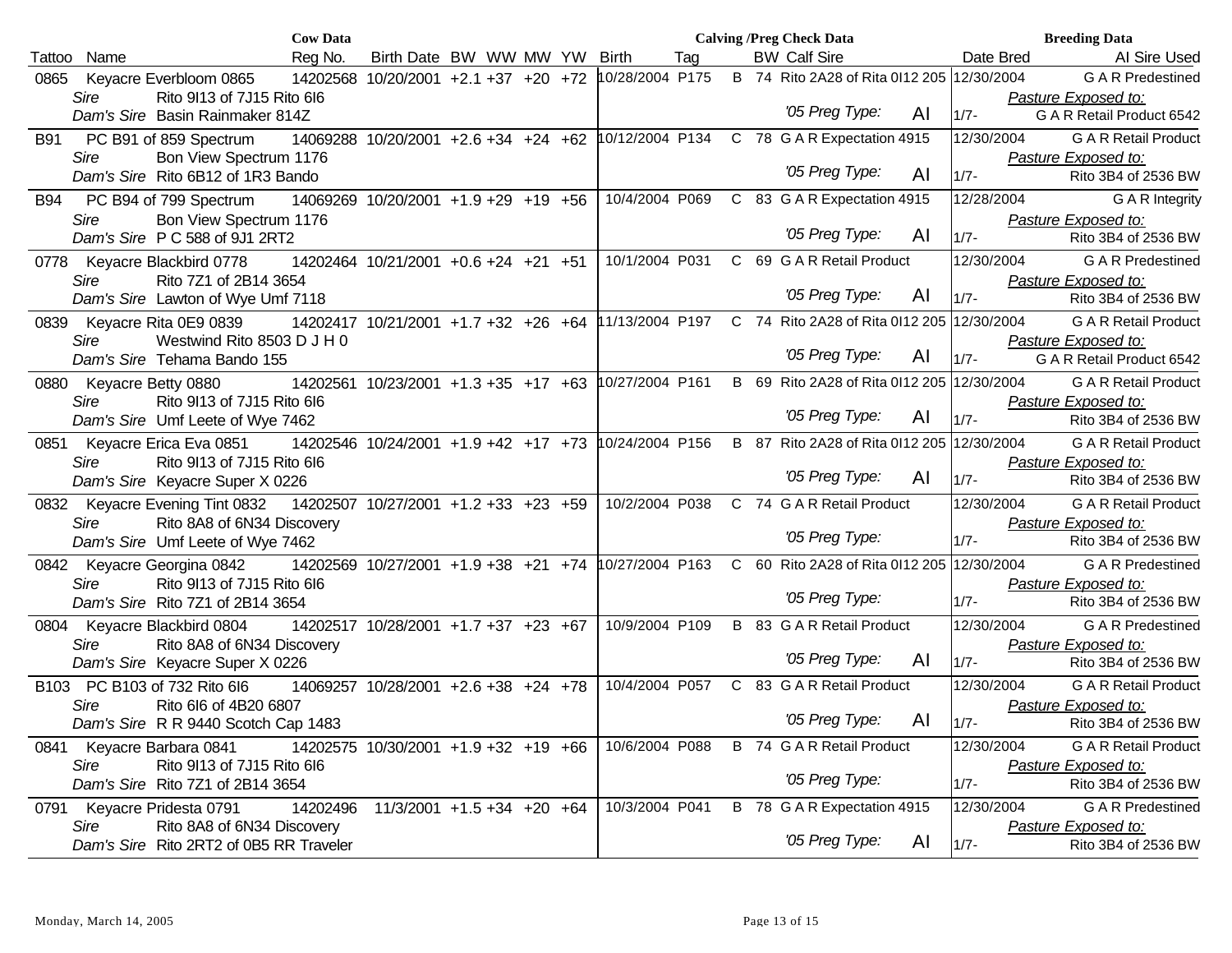|                 |             |                                       | <b>Cow Data</b> |                                      |  |                 |     |  | <b>Calving /Preg Check Data</b>            |    |            | <b>Breeding Data</b>                              |  |
|-----------------|-------------|---------------------------------------|-----------------|--------------------------------------|--|-----------------|-----|--|--------------------------------------------|----|------------|---------------------------------------------------|--|
| Tattoo          | Name        |                                       | Reg No.         | Birth Date BW WW MW YW               |  | <b>Birth</b>    | Tag |  | <b>BW Calf Sire</b>                        |    | Date Bred  | Al Sire Used                                      |  |
| 0852            |             | Keyacre Barbara M 0852                | 14202530        | $11/8/2001$ +2.3 +34 +15 +62         |  | 10/27/2004 P160 |     |  | B 78 Rito 2A28 of Rita 0112 205 12/30/2004 |    |            | <b>G A R Predestined</b>                          |  |
|                 | <b>Sire</b> | Rito 9113 of 7J15 Rito 6I6            |                 |                                      |  |                 |     |  |                                            |    |            | Pasture Exposed to:                               |  |
|                 |             | Dam's Sire Keyacre Super X 0226       |                 |                                      |  |                 |     |  | '05 Preg Type:                             |    | $1/7 -$    | Rito 3B4 of 2536 BW                               |  |
| 0817            |             | Keyacre Susan 0817                    | 14202479        | $1/20/2002$ +1.2 +33 +21 +61         |  | 11/4/2004 P188  |     |  | B 83 Rito 2A28 of Rita 0l12 205            |    | 12/30/2004 | <b>G A R Predestined</b>                          |  |
|                 | Sire        | Rito 8A8 of 6N34 Discovery            |                 |                                      |  |                 |     |  |                                            |    |            | Pasture Exposed to:                               |  |
|                 |             | Dam's Sire Keyacre Super X 0226       |                 |                                      |  |                 |     |  | '05 Preg Type:                             | AI | $1/7 -$    | Rito 3B4 of 2536 BW                               |  |
| C <sub>4</sub>  |             | PC C4 of A83 Spectrum 1176 14394748   |                 | $9/27/2002 -0.2 +31 +23 +58$         |  | 9/13/2004 P007  |     |  | B 68 G A R Expectation 4915                |    | 12/30/2004 | <b>G A R Retail Product</b>                       |  |
|                 | Sire        | Bon View Spectrum 1176                |                 |                                      |  |                 |     |  |                                            |    |            | Pasture Exposed to:                               |  |
|                 |             | Dam's Sire K C F Bennett V F H125     |                 |                                      |  |                 |     |  | '05 Preg Type:                             |    | $1/7 -$    | G A R 1407 New Design 6212                        |  |
| C11             |             | PC C11 of 866 Gar Expect              | 14394763        | $10/3/2002 + 1.4 + 39 + 18 + 76$     |  | 9/13/2004 P010  |     |  | B 78 G A R Expectation 4915                |    | 12/30/2004 | <b>G A R Retail Product</b>                       |  |
|                 | <b>Sire</b> | G A R Expectation 4915                |                 |                                      |  |                 |     |  |                                            |    |            | Pasture Exposed to:                               |  |
|                 |             | Dam's Sire Rito 6B12 of 1R3 Bando     |                 |                                      |  |                 |     |  | '05 Preg Type:                             |    | $1/7 -$    | G A R 1407 New Design 6212                        |  |
| C <sub>14</sub> |             | PC C14 of A93 Spectrum 117 14394777   |                 | 10/4/2002 +0.9 +29 +28 +56           |  | 10/1/2004 P030  |     |  | C 69 Rito 2l2 of Rita 9D24 6l6             |    | 12/30/2004 | <b>G A R Predestined</b>                          |  |
|                 | Sire        | Bon View Spectrum 1176                |                 |                                      |  |                 |     |  |                                            |    |            | Pasture Exposed to:                               |  |
|                 |             | Dam's Sire B A R Ext Traveler 205     |                 |                                      |  |                 |     |  | '05 Preg Type:                             |    | $1/7 -$    | G A R 1407 New Design 6212                        |  |
| C <sub>18</sub> |             | PC C18 of A91 Spectrum 117 14394778   |                 | $10/6/2002$ +2.2 +38 +26 +73         |  | 9/5/2004 P002   |     |  | C 78 G A R Expectation 4915                |    | 12/30/2004 | <b>G A R Retail Product</b>                       |  |
|                 | Sire        | Bon View Spectrum 1176                |                 |                                      |  |                 |     |  |                                            |    |            | Pasture Exposed to:                               |  |
|                 |             | Dam's Sire Rito 616 of 4B20 6807      |                 |                                      |  |                 |     |  | '05 Preg Type:                             |    | $1/7 -$    | G A R 1407 New Design 6212                        |  |
| C <sub>22</sub> |             | PC C22 of A37 Spectrum 117 14394776   |                 | 10/7/2002 +2.2 +37 +28 +74           |  | 9/20/2004 P016  |     |  | B 87 G A R Expectation 4915                |    | 12/30/2004 | <b>G A R Retail Product</b>                       |  |
|                 | Sire        | Bon View Spectrum 1176                |                 |                                      |  |                 |     |  |                                            |    |            | Pasture Exposed to:                               |  |
|                 |             | Dam's Sire B A R Ext Traveler 205     |                 |                                      |  |                 |     |  | '05 Preg Type:                             |    | $1/7 -$    | G A R 1407 New Design 6212                        |  |
| C <sub>23</sub> |             | PC C23 of A76 Julio 157J              | 14394768        | 10/7/2002 +1.3 +34 +19 +62           |  | 9/17/2004 P013  |     |  | C 74 G A R Expectation 4915                |    | 12/30/2004 | <b>G A R Predestined</b>                          |  |
|                 | Sire        | Baldridge Julio 157J                  |                 |                                      |  |                 |     |  | '05 Preg Type:                             |    |            | Pasture Exposed to:                               |  |
|                 |             | Dam's Sire R R 9440 Scotch Cap 1483   |                 |                                      |  |                 |     |  |                                            | AI | $1/7 -$    | G A R 1407 New Design 6212                        |  |
| C <sub>25</sub> |             | PC C25 of A72 Spectrum 117 14394770   |                 | $10/7/2002$ +2.3 +23 +22 +46         |  | 9/20/2004 P017  |     |  | C 78 G A R Expectation 4915                |    | 12/30/2004 | G A R Integrity                                   |  |
|                 | Sire        | Bon View Spectrum 1176                |                 |                                      |  |                 |     |  | '05 Preg Type:                             | AI |            | Pasture Exposed to:                               |  |
|                 |             | Dam's Sire Rito 6F11 of 2RT5 Rito 3S3 |                 |                                      |  |                 |     |  |                                            |    | $1/7 -$    | G A R 1407 New Design 6212                        |  |
| C <sub>34</sub> |             | PC C34 of A78 Spectrum 117 14394773   |                 | 10/9/2002 +0.6 +34 +28 +66           |  | 9/15/2004 P012  |     |  | B 69 G A R Expectation 4915                |    | 12/30/2004 | <b>G A R Predestined</b>                          |  |
|                 | Sire        | Bon View Spectrum 1176                |                 |                                      |  |                 |     |  | '05 Preg Type:                             |    |            | Pasture Exposed to:                               |  |
|                 |             | Dam's Sire K C F Bennett V F H125     |                 |                                      |  |                 |     |  |                                            |    | $1/7 -$    | G A R 1407 New Design 6212                        |  |
| C43             |             | PC C43 of 9193 Rito 6F11              |                 | 14393783 10/13/2002 +3.3 +34 +18 +58 |  | 10/12/2004 P129 |     |  | B 74 G A R Expectation 4915                |    | 12/29/2004 | <b>G A R Predestined</b>                          |  |
|                 | Sire        | Rito 6F11 of 2RT5 Rito 3S3            |                 |                                      |  |                 |     |  | '05 Preg Type:                             | Al | $1/7 -$    | Pasture Exposed to:                               |  |
|                 |             | Dam's Sire Mackay of Wye Umf 6055     |                 |                                      |  |                 |     |  |                                            |    |            | G A R 1407 New Design 6212                        |  |
| C45             |             | PC C45 of 542 Rito 6F11               |                 | 14393802 10/13/2002 +1.3 +31 +22 +59 |  |                 |     |  | 9/20/2004 P015 B 78 G A R Expectation 4915 |    | 12/30/2004 | G A R Integrity                                   |  |
|                 | Sire        | Rito 6F11 of 2RT5 Rito 3S3            |                 |                                      |  |                 |     |  | '05 Preg Type:                             | AI |            | Pasture Exposed to:<br>G A R 1407 New Design 6212 |  |
|                 |             | Dam's Sire Paramont Ambush 2172       |                 |                                      |  |                 |     |  |                                            |    | $1/7 -$    |                                                   |  |
| C46             |             | PC C46 of 800 Extra                   |                 | 14398999 10/14/2002 +1.7 +34 +21 +73 |  | 9/9/2004 P004   |     |  | B 74 G A R Expectation 4915                |    | 12/30/2004 | <b>G A R Integrity</b>                            |  |
|                 | Sire        | Woodland Extra 526                    |                 |                                      |  |                 |     |  | '05 Preg Type:                             | AI |            | Pasture Exposed to:<br>G A R 1407 New Design 6212 |  |
|                 |             | Dam's Sire G A R Precision 1680       |                 |                                      |  |                 |     |  |                                            |    | $1/7 -$    |                                                   |  |